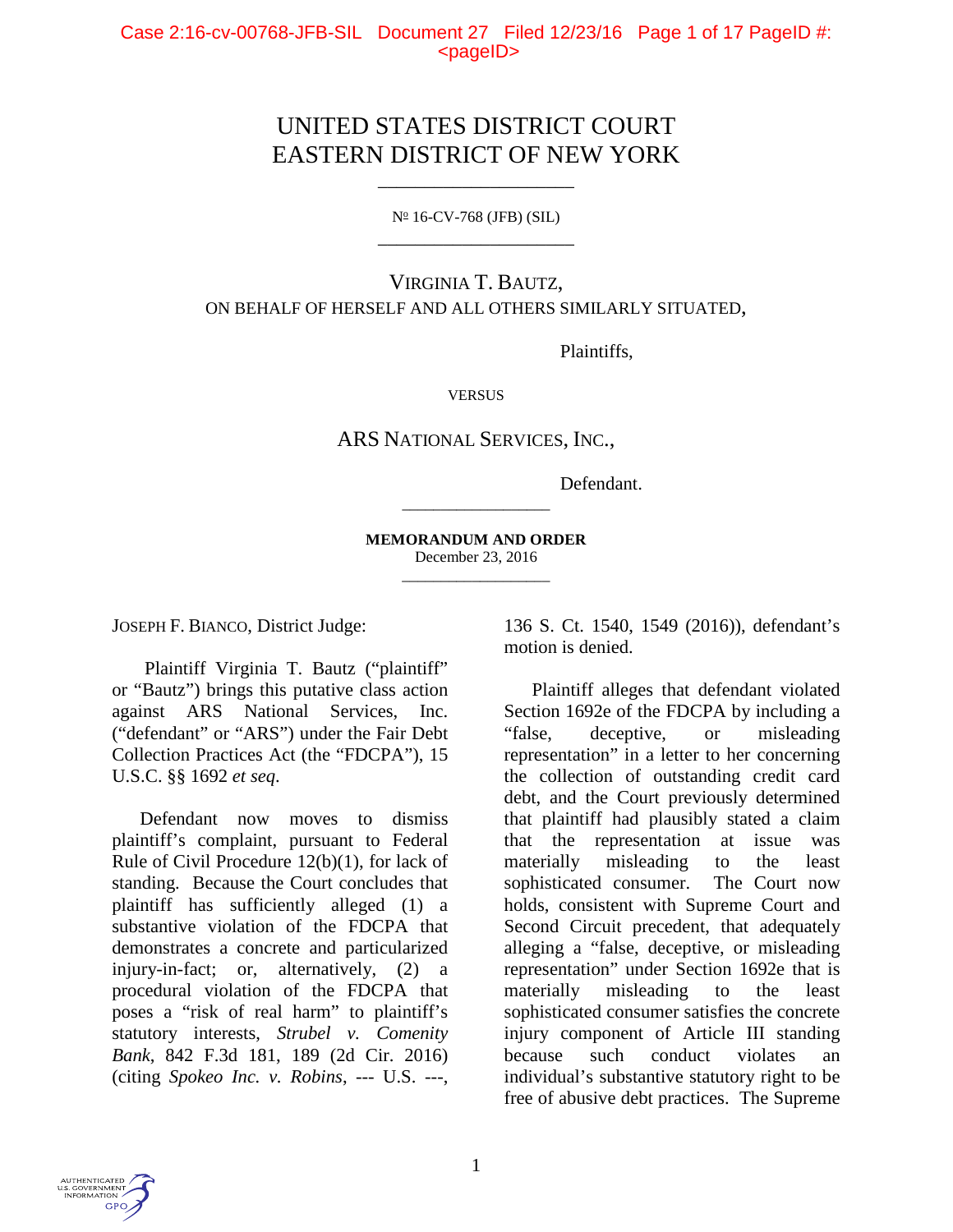#### Case 2:16-cv-00768-JFB-SIL Document 27 Filed 12/23/16 Page 2 of 17 PageID #: <pageID>

Court's decision in *Spokeo*, as well as the Second Circuit's decision in *Strubel*, do not suggest otherwise; rather, both cases addressed alleged *procedural* violations of statutes, which do not automatically confer standing absent a concrete harm that satisfies the injury-in-fact requirement of Article III. In contrast, here, the claim involves an alleged materially false and misleading statement that is a *substantive* violation of Section 1692e, and confers standing upon the plaintiff without running afoul of the guidance in *Spokeo* and *Strubel*. In any event, even assuming *arguendo* that plaintiff's alleged Section 1692e claim could somehow be considered to be a procedural, rather than substantive, violation of the FDCPA, the Court holds that plaintiff still has standing, under *Spokeo* and *Strubel*, because, as to the particular alleged violation in this case, she has "demonstrate[d] a sufficient 'risk of real harm' to the underlying [statutory] interest to establish concrete injury without 'need to allege any *additional* harm beyond the one Congress has identified.'" *Strubel*, 842 F.3d at 189 (brackets omitted) (quoting *Spokeo*, 136 S. Ct. at 1549). The Court emphasizes that its analysis is limited to this claim under Section 1692e of the FDCPA, and it offers no view on whether other provisions of the FDCPA confer substantive rights.

#### I. BACKGROUND

## A. The FDCPA

Because the instant motion and the Court's analysis address plaintiff's interests under the FDCPA, a brief discussion of the purpose and structure of the relevant statutory scheme is required.

Congress enacted the FDCPA because of "abundant evidence of the use of abusive, deceptive, and unfair debt collection practices by many debt collectors," which

"contribute to the number of personal bankruptcies, to marital instability, to the loss of jobs, and to invasions of individual privacy." 15 U.S.C. § 1692(a). The statute's purpose is "to eliminate abusive debt collection practices by debt collectors, to insure that those debt collectors who refrain from using abusive debt collection practices are not competitively disadvantaged, and to promote consistent State action to protect consumers against debt collection abuses." *Id*. § 1692(e). To that end, the FDCPA prohibits, *inter alia*, "[t]he false representation of (A) the character, amount, or legal status of any debt; or (B) any services rendered or compensation which may be lawfully received by any debt collector for the collection of a debt," and, more generally, "[t]he use of any false representation or deceptive means to collect or attempt to collect any debt or to obtain information concerning a consumer." *Id*. §§ 1692e(2), (10). Such "conduct is a violation" of the FDCPA. *Id*. § 1692e.

As a remedy for statutory infractions, the FDCPA permits recovery in individual actions for damages equal to the plaintiff's actual loss and/or statutory damages of no more than \$1,000, *id*. §§ 1692k(a)(1)-(2)(A); and in class actions for "(i) such amount for each named plaintiff as could be recovered" in an individual action, "and (ii) such amount as the court may allow for all other class members, without regard to a minimum individual recovery, not to exceed the lesser of \$500,000 or 1 per centum of the net worth of the debt collector," *id*. §  $1692k(a)(2)(B)$ . In addition, a successful individual or class action may recover "the costs of the action, together with a reasonable attorney's fees as determined by the court." *Id*. § 1692k(a)(3).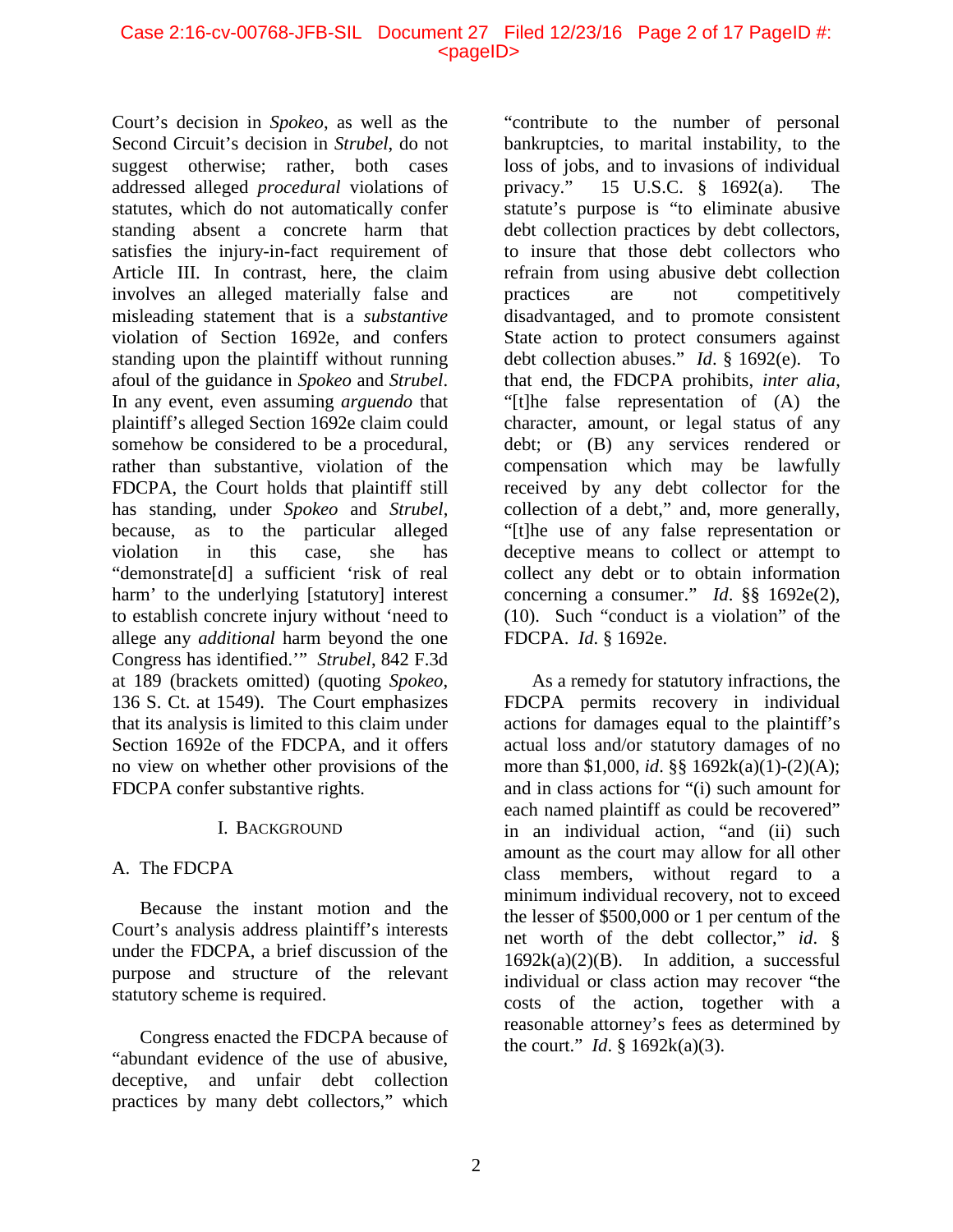#### Case 2:16-cv-00768-JFB-SIL Document 27 Filed 12/23/16 Page 3 of 17 PageID #: <pageID>

## B. Facts

The following facts are taken from the complaint. The Court assumes them to be true for the purpose of deciding this motion and construes them in the light most favorable to the plaintiff as the non-moving party.

Prior to December 2015, plaintiff incurred a credit card debt owed to Department Stores National Bank ("DSNB"). (Compl., ECF No. 1, ¶ 13.) On or about December 31, 2015, defendant, a debt collector, mailed or caused to be mailed to plaintiff a letter (the "Letter") that attempted to collect that debt. (*Id*. ¶¶ 10-12, 18; *id*., Ex. A.) The Letter stated that plaintiff had an outstanding debt of \$849.35 and "offer[ed] to settle [her] account for the reduced amount of \$467.15. That's a savings of \$382.20." (*Id*. ¶¶ 22-23; *id*., Ex. A.) In addition, it said that "Department Stores National Bank will report forgiveness of debt as required by IRS [i.e., Internal Revenue Service] regulations." (*Id*. ¶ 24; *id*., Ex. A.)

Plaintiff alleges that the language in the Letter "is deceptive and misleading and violated the FDCPA," that defendant's "debt collection practice is largely automated and utilizes standardized form letters," and that defendant mailed or caused to be mailed similar correspondence "over the course of the past year to hundreds of New York consumers . . . ." (*Id*. ¶¶ 25, 27, 30.) Specifically, plaintiff asserts that the statement that "'Department Stores National Bank will report forgiveness of debt as required by IRS regulations' [the "IRS Language"] could reasonably be understood by the least sophisticated consumer to mean that IRS regulations require that Department Stores National bank report all forgiveness of debt." (*Id*. ¶ 38.) Plaintiff claims that the IRS Language "giv[es] erroneous and

incomplete tax information because in actual fact and according to IRS regulations, Department Stores National Bank '**will not**' report to the IRS forgiveness of debt of less than \$600." (*Id*. ¶ 39.) Because the Letter offered to settle plaintiff's debt for only \$382.20, plaintiff alleges that the IRS Language was "an attempt by ARS to make consumers think that the IRS requires the reporting of all forgiveness of debt." (*Id*. ¶ 42.) Plaintiff further claims that "[s]uch a statement in a collection letter suggests to the least sophisticated consumer that failure to pay will get the consumer into trouble with the IRS," and that the "least sophisticated consumer would likely be deceived into [falsely] believing that there would be a tax consequence if she accepted Defendant's offer . . . ." (*Id*. ¶¶ 44-45.)

Accordingly, plaintiff asserts that defendant violated the FDCPA, 15 U.S.C. §§ 1692e, 1692e(2), and 1692e(10); and seeks statutory damages, attorney's fees, and costs on behalf of herself and a putative class pursuant to 15 U.S.C. § 1692k. (*Id*. at 9.)

## C. Procedural History

Plaintiff commenced this action on February 15, 2016. (ECF No. 1.) On June 2, 2016, defendant filed its first motion to dismiss the complaint for failure to state a claim pursuant to Federal Rule of Civil Procedure  $12(b)(6)$ . (ECF No. 13.) That motion was fully briefed on July 14, 2016 (ECF No. 15), and the Court held oral argument on August 24, 2016 (ECF No. 17.)

The Court denied the first motion to dismiss in an oral ruling on August 31, 2016. (ECF No. 19.) It held that plaintiff had sufficiently pled that the Letter contained a "false, deceptive, or misleading representation" under an "an objective test based on the understanding of the least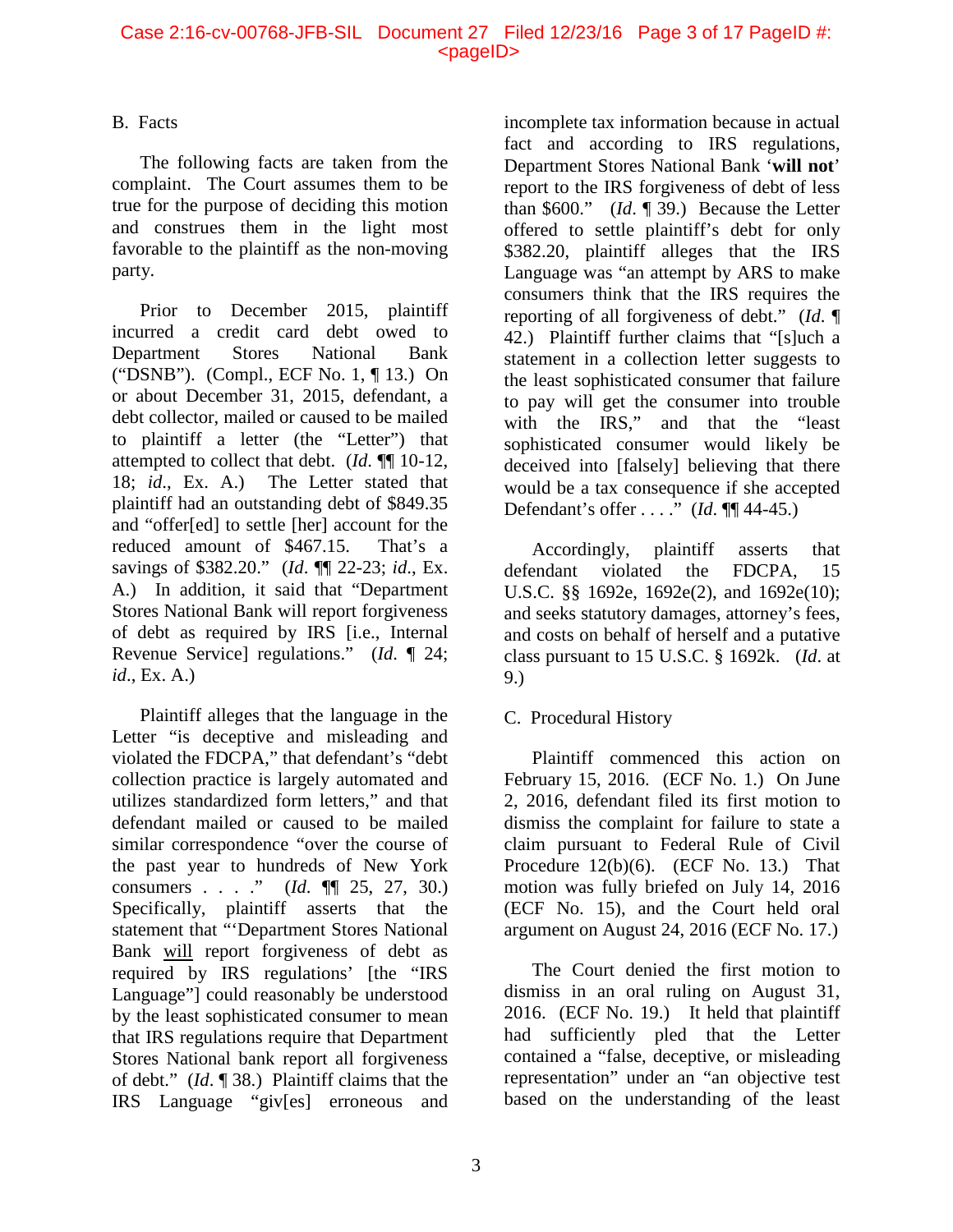sophisticated consumer." (Tr. of Aug. 31, 2016 Oral Ruling, ECF No. 21, at 3:5-6, 18- 22 (citing *Bentley v. Great Lakes Collection Bureau*, 6 F.3d 60, 62 (2d Cir. 1993), and *Vu v. Diversified Collection Servs., Inc.*, 293 F.R.D. 343, 359 (E.D.N.Y. 2013)).) Specifically, the Court concluded that "the combination of the term 'will report', as well as the term 'as required'" in the IRS Language "reasonably communicates to the least sophisticated consumer that any forgiveness of debt without any qualifications or conditions will be reported to the IRS because it is required by the IRS regulations." (*Id*. at 4:25-5:5.) In addition, the Court determined that plaintiff had adequately alleged that the IRS Language was "material," and therefore actionable under the FDCPA, because a "belief that tax consequences [would] stem[] from debt forgiveness could potentially impact whether the Plaintiff decides to pay the lesser amount offered, as opposed to the entire debt owed or even some other option." (*Id*. at 6:21-7:1 (citing *Valez v. Enhanced Recovery Co., LLC*, No. 16-CV-164, 2016 WL 1730721, at \*3 (E.D. Pa. May 2, 2016).) The Court observed that the "[t]he least sophisticated consumer afraid of audit may be pressured by any statement such as one made by the Defendant into paying more of his debt to avoid the risk of triggering an IRS audit." (*Id*. at 7:16-19 (quoting *Kaff v. Nationwide Credit, Inc.*, No. 13-CV-5413 (SLT) (VVP), 2015 WL 12660327, at \*7 (E.D.N.Y. Mar. 31, 2015).)

Defendant subsequently filed the instant motion to dismiss for lack of subject matter jurisdiction on September 30, 2016. (ECF No. 22.) Plaintiff submitted her opposition on October 31, 2016 (ECF No. 23), and defendant filed its reply on November 14, 2016 (ECF No. 24). On December 5, 2016, defendant submitted a supplemental authority letter providing a copy of

the Second Circuit's recent decision in *Strubel*, 842 F.3d at 181. (ECF No. 25.) The Court held argument on December 7, 2016 (ECF No. 26) and has carefully considered the parties' submissions.

## II. STANDARD OF REVIEW

When a court reviews a motion to dismiss for lack of subject matter jurisdiction under Rule 12(b)(1), it "must accept as true all material factual allegations in the complaint, but [it is] not to draw inferences from the complaint favorable to plaintiffs." *J.S. ex rel. N.S. v. Attica Cent. Schs.*, 386 F.3d 107, 110 (2d Cir. 2004). The burden of proving subject matter jurisdiction by a preponderance of the evidence is on the plaintiff. *Aurecchione v. Schoolman Transp. Sys.*, *Inc.,* 426 F.3d 635, 638 (2d Cir. 2005). "In resolving a motion to dismiss for lack of subject matter jurisdiction under Rule 12(b)(1), a district court . . . may refer to evidence outside the pleadings" to resolve the jurisdictional issue, *Makarova v. United States*, 201 F.3d 110, 113 (2d Cir. 2000) (citing *Kamen v. American Tel. & Tel. Co.*, 791 F.2d 1006, 1011 (2d Cir. 1986)), but a court "may not rely on conclusory or hearsay statements contained in the affidavits," *Attica Cent. Sch.*, 386 F.3d at 110.

Federal courts are courts of limited jurisdiction and may not preside over cases if subject matter jurisdiction is absent. *See [Lyndonville Sav. Bank & Trust Co. v.](https://1.next.westlaw.com/Link/Document/FullText?findType=Y&serNum=2000301497&pubNum=0000506&originatingDoc=I32a0fbd95c4411e590d4edf60ce7d742&refType=RP&fi=co_pp_sp_506_700&originationContext=document&transitionType=DocumentItem&contextData=(sc.Search)#co_pp_sp_506_700)  Lussier*, [211 F.3d 697, 700-01 \(2d Cir.](https://1.next.westlaw.com/Link/Document/FullText?findType=Y&serNum=2000301497&pubNum=0000506&originatingDoc=I32a0fbd95c4411e590d4edf60ce7d742&refType=RP&fi=co_pp_sp_506_700&originationContext=document&transitionType=DocumentItem&contextData=(sc.Search)#co_pp_sp_506_700)  [2000\).](https://1.next.westlaw.com/Link/Document/FullText?findType=Y&serNum=2000301497&pubNum=0000506&originatingDoc=I32a0fbd95c4411e590d4edf60ce7d742&refType=RP&fi=co_pp_sp_506_700&originationContext=document&transitionType=DocumentItem&contextData=(sc.Search)#co_pp_sp_506_700) Unlike personal jurisdiction, lack of subject matter jurisdiction cannot be waived and may be raised at any time by a party or by the Court *sua sponte. Id.* "If subject matter jurisdiction is lacking, the action must be dismissed." *Id.*; *see also* [Fed.](https://1.next.westlaw.com/Link/Document/FullText?findType=L&pubNum=1000600&cite=USFRCPR12&originatingDoc=I32a0fbd95c4411e590d4edf60ce7d742&refType=RB&originationContext=document&transitionType=DocumentItem&contextData=(sc.Search)#co_pp_9d43000088150) R. Civ. P.  $12(h)(3)$ . Where, as here, the "case" is at the pleading stage, the plaintiff must 'clearly . . . allege facts demonstrating'"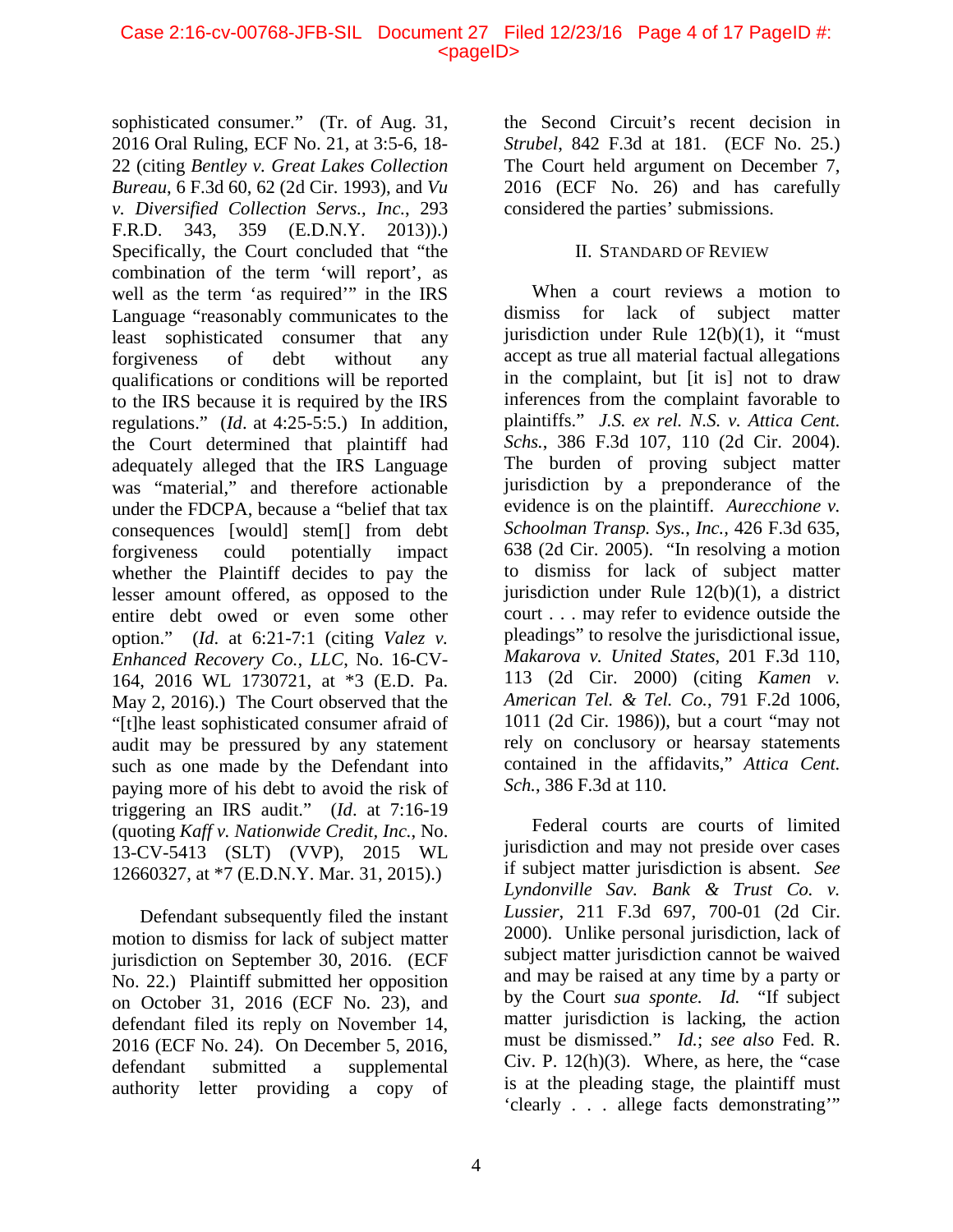each of Article III's constitutional standing requirements. *Spokeo*, 136 S. Ct. at 1547.

## III. DISCUSSION

Defendant argues that this Court lacks subject matter jurisdiction because plaintiff has failed to allege the injury-in-fact necessary to establish Article III standing. For the reasons set forth below, the Court disagrees.

## A. Applicable Law

"The jurisdiction of federal courts is defined and limited by Article III of the Constitution[, and] the judicial power of federal courts is constitutionally restricted to 'cases' and 'controversies.'" *Flast v. Cohen*, 392 U.S. 83, 94 (1968). "This limitation is effectuated through the requirement of standing." *Cooper v. U.S. Postal Serv.*, 577 F.3d 479, 489 (2d Cir. 2009) (citing *Valley Forge Christian Coll. v. Ams. United for Separation of Church & State, Inc.*, 454 U.S. 464, 471-72 (1982)). "It is axiomatic that there are three Article III standing requirements: (1) the plaintiff must have suffered an injury-in-fact; (2) there must be a causal connection between the injury and the conduct at issue; and (3) the injury must be likely to be redressed by a favorable decision.'" *Id.* (brackets and citation omitted); *see also Lamar Adver. of Penn, LLC v. Town of Orchard Park, N.Y.*, 356 F.3d 365, 373 (2d Cir. 2004) ("To meet Article III's constitutional requirements for standing, a plaintiff must allege an actual or threatened injury to himself that is fairly traceable to the allegedly unlawful conduct of the defendant." (citation omitted)).

Article III's injury-in-fact component requires that a plaintiff's alleged injury "must be 'concrete and particularized' as well as 'actual or imminent, not conjectural or hypothetical.'" *Baur v. Veneman*, 352

F.3d 625, 632 (2d Cir. 2003) (quoting *Lujan v. Defenders of Wildlife*, 504 U.S. 555, 560 (1992)). Further, the alleged injury must "affect[] the plaintiff in a personal and individual way to confirm that the plaintiff has a personal stake in the controversy and avoid having the federal courts serve as merely publicly funded forums for the ventilation of public grievances or the refinement of jurisprudential understanding." *Id*. (citations omitted).

"Congress's authority to create new legal interests by statute, the invasion of which can support standing, is beyond question." *Strubel*, 842 F.3d at 188 (citing *Warth v. Seldin*, 422 U.S. 490, 500 (1975) (recognizing that injury required by Art. III may be based on "statutes creating legal rights"), and *Lujan,* 504 U.S. at 578 (recognizing Congress's authority to "elevat[e] to the status of legally cognizable injuries concrete, *de facto* injuries that were previously inadequate in law")). However, even where Congress has codified a statutory right, a plaintiff must still allege that she has suffered a concrete and particularized injury connected to that interest. *Id*.; *see also Spokeo*, 136 S. Ct. at 1547-48. In other words, the creation of a statutory interest does not vitiate Article III's standing requirements.

In *Spokeo*, the Supreme Court addressed whether the respondent had standing to assert a claim under the Fair Credit Reporting Act (the "FCRA"), [15 U.S.C. §§](https://1.next.westlaw.com/Link/Document/FullText?findType=L&pubNum=1000546&cite=15USCAS1681&originatingDoc=I041b593a1b6011e6a807ad48145ed9f1&refType=LQ&originationContext=document&transitionType=DocumentItem&contextData=(sc.DocLink))  1681 *[et seq.](https://1.next.westlaw.com/Link/Document/FullText?findType=L&pubNum=1000546&cite=15USCAS1681&originatingDoc=I041b593a1b6011e6a807ad48145ed9f1&refType=LQ&originationContext=document&transitionType=DocumentItem&contextData=(sc.DocLink))* 136 S. Ct. at 1544. The respondent alleged that the petitioner had violated the FCRA by including false information about him in a consumer report. 136 S. Ct. at 1546. The Court noted that, although a concrete injury need not be tangible to satisfy Article III,

Congress' role in identifying and elevating intangible harms does not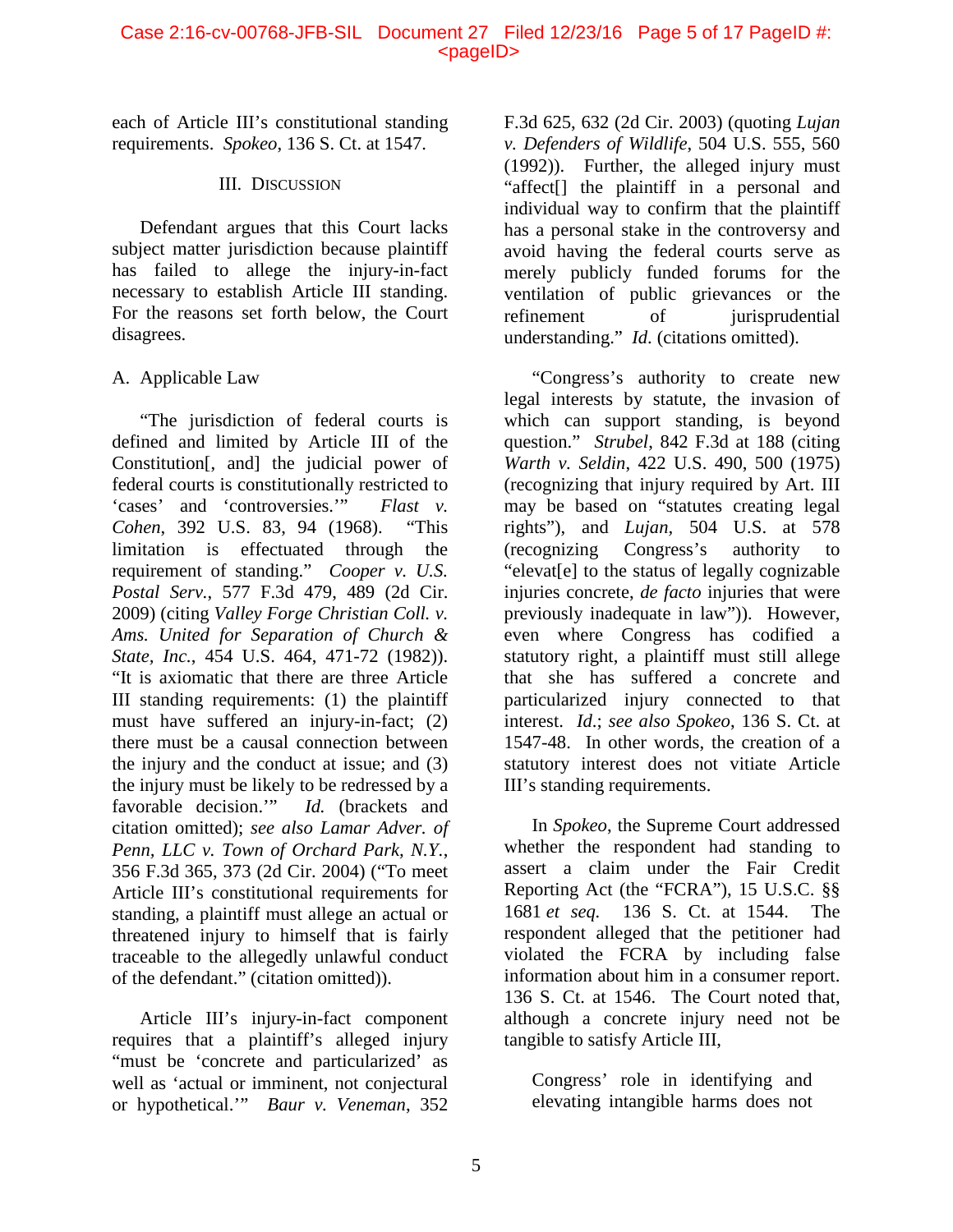#### Case 2:16-cv-00768-JFB-SIL Document 27 Filed 12/23/16 Page 6 of 17 PageID #: <pageID>

mean that a plaintiff automatically satisfies the injury-in-fact requirement whenever a statute grants a person a statutory right and purports to authorize that person to sue to vindicate that right. Article III standing requires a concrete injury even in the context of a statutory violation.

*Id.* at 1549. Accordingly, "a bare procedural violation, divorced from any concrete harm, [would not] satisfy the injury-in-fact requirement of Article III." *Id*. (citing *Summers v. Earth Island Inst.*, 555 U.S. 488, 496 (2009) ("[D]eprivation of a procedural right without some concrete interest that is affected by the deprivation . . . is insufficient to create Article III standing."), and *Lujan*, 504 U.S. at 572)).

Nevertheless, the Supreme Court recognized that "the violation of a procedural right granted by statute can be sufficient in some circumstances to constitute injury in fact," and "a plaintiff in such a case need not allege any *additional* harm beyond the one Congress has identified." *Id*. As examples, the Court cited two of its precedents concerning statutes that conferred informational rights of access: (1) *Federal Election Commission v. Akins*, 524 U.S. 11 (1998), which held that voters had standing to seek disclosure of information pursuant to the Federal Election Campaign Act, *id*. at 20-25; and (2) *Public Citizen v. United States Department of Justice*, 491 U.S. 440 (1989), which held that the failure to obtain information subject to disclosure under the Federal Advisory Committee Act "constitutes a sufficiently distinct injury to provide standing to sue," *id*. at 449.

The Supreme Court ultimately concluded that the FCRA embodied Congress's intent to "curb the dissemination of false information by adopting procedures designed to decrease that risk," but that the respondent could not "satisfy the demands of Article III by alleging a bare procedural violation." *Id*. at 1550. The Court remanded to the Ninth Circuit for a determination as to "whether the particular procedural violations alleged in this case entail a degree of risk sufficient to meet the concreteness requirement," and it cautioned that those violations may not constitute injury-in-fact because, for example, the misinformation at issue might turn out to be accurate or too insignificant to "cause harm or present any material risk of harm." *Id*. ("It is difficult to imagine how the dissemination of an incorrect zip code, without more, could work any concrete harm." (footnote omitted)).

The Second Circuit recently applied *Spokeo* in *Strubel* to a suit brought under the Truth In Lending Act ("TILA"), [15 U.S.C.](https://1.next.westlaw.com/Link/Document/FullText?findType=L&pubNum=1000546&cite=15USCAS1601&originatingDoc=I22cc72b0b1e511e6972aa83e6c16e5f7&refType=LQ&originationContext=document&transitionType=DocumentItem&contextData=(sc.Search)) [§§ 1601](https://1.next.westlaw.com/Link/Document/FullText?findType=L&pubNum=1000546&cite=15USCAS1601&originatingDoc=I22cc72b0b1e511e6972aa83e6c16e5f7&refType=LQ&originationContext=document&transitionType=DocumentItem&contextData=(sc.Search)) *et seq*. There, the plaintiff sought statutory damages for an allegedly deficient credit card agreement, arguing that the defendant had failed to disclose that

(1) cardholders wishing to stop payment on an automatic payment plan had to satisfy certain obligations; (2) [the defendant] was statutorily obliged not only to acknowledge billing error claims within 30 days of receipt but also to advise of any corrections made during that time; (3) certain identified rights pertained only to disputed credit card purchases for which full payment had not yet been made, and did not apply to cash advances or checks that accessed credit card accounts; and (4) consumers dissatisfied with a credit card purchase had to contact [the defendant] in writing or electronically.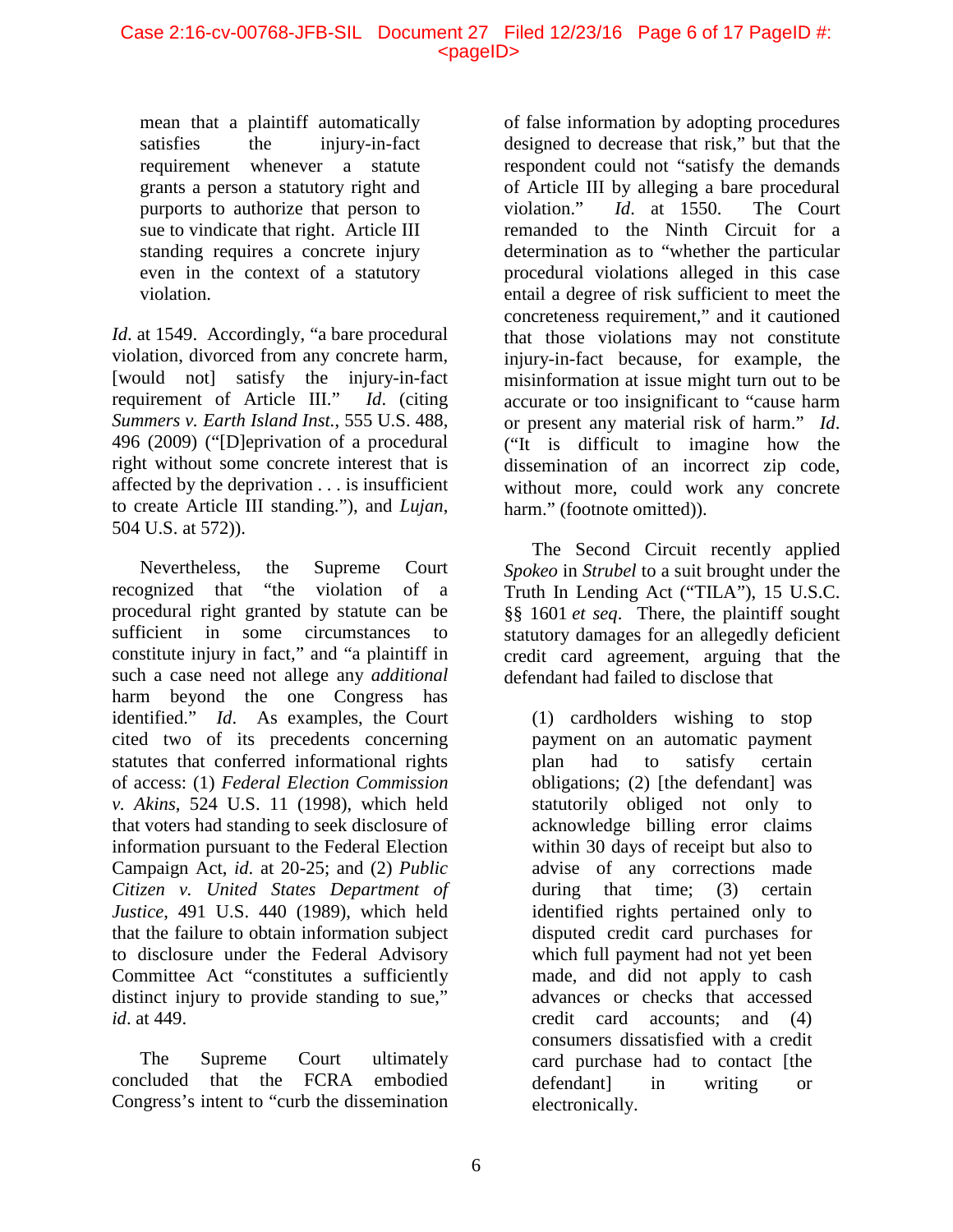#### Case 2:16-cv-00768-JFB-SIL Document 27 Filed 12/23/16 Page 7 of 17 PageID #: <pageID>

*Strubel*, 842 F.3d at 186-86. The defendant relied on *Spokeo* to argue that plaintiff lacked standing to assert these claims because they were procedural in nature.

As a threshold matter, the Second Circuit held that it did "not understand *Spokeo* categorically to have precluded violations of statutorily mandated procedures from qualifying as concrete injuries supporting standing." *Id*. at 189. Instead, the Supreme Court made clear that "some violations of statutorily mandated procedures may entail the concrete injury necessary for standing," *id*., and "where Congress conferred [a] procedural right to protect a plaintiff's concrete interests," the critical inquiry is whether "the procedural violation presents a 'risk of real harm' to that concrete interest," *id*. at 190 (quoting *Spokeo*, 136 S. Ct. at 1549).

Under that framework, the Second Circuit concluded that the plaintiff had standing to assert two of her four TILA claims concerning "required notice that (1) certain identified consumer rights pertain only to disputed credit card purchases not yet paid in full, and (2) a consumer dissatisfied with a credit card purchase must contact the creditor in writing or electronically." *Id*. The Court found that

[t]hese disclosure requirements do not operate in a vacuum . . . Rather, each serves to protect a consumer's concrete interest in "avoiding the uninformed use of credit," a core object of the TILA. . . . For that reason, a creditor's alleged violation of each notice requirement, by itself, gives rise to a "risk of real harm" to the consumer's concrete interest in the informed use of credit. Having alleged such procedural violations, Strubel was not required to allege "any *additional* harm" to

demonstrate the concrete injury necessary for standing.

*Id*. at 190-91 (brackets, citations, and footnote omitted). Moreover, the Second Circuit held, with respect to those claims, that the plaintiff sought

to vindicate interests particular to her—specifically, access to disclosures of her own obligations . . . The failure to provide such required disclosure of consumer obligations thus affects Strubel "in a personal and individual way," and her suit is not "a vehicle for the vindication of the value interests of concerned bystanders" or the public at large.

## *Id*. at 191 (citations omitted).

In contrast, the Court found that the plaintiff did not have standing as to her claims concerning notice of automatic payment plans and reported billing error. The Second Circuit determined that the defendant "did not offer an automatic payment plan at the time Strubel held the credit card at issue," and that the plaintiff thus could not "establish that [the defendant's] failure to make this disclosure created a 'material risk of harm'—or, indeed, any risk of harm at all—to Strubel's interest in avoiding the uninformed use of credit." *Id*. at 191-92 (quoting *Spokeo*, 136 S. Ct. at 1550). With respect to the billing error claim, the Second Circuit found that "the bare procedural violation alleged by Strubel presents an insufficient risk of harm to satisfy the concrete injury requirement of standing" because the "plaintiff fail[ed] to show either (1) that the creditor's challenged notice caused her to alter her credit behavior from what it would have been upon proper notice, or (2) that, upon reported billing error, the creditor failed to honor its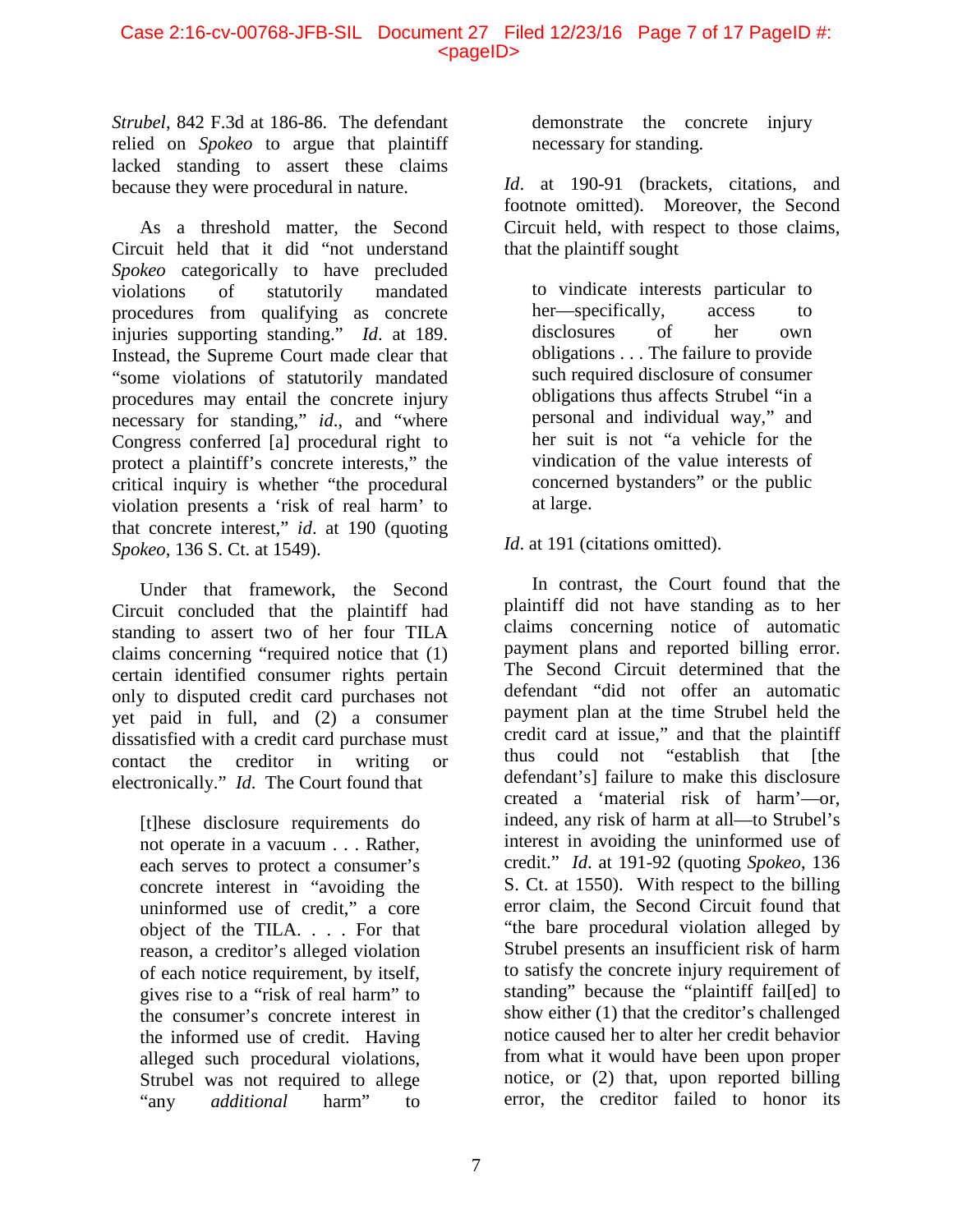#### Case 2:16-cv-00768-JFB-SIL Document 27 Filed 12/23/16 Page 8 of 17 PageID #: <pageID>

statutory response obligations to consumers." *Id*. at 194 (footnote omitted). Moreover, the plaintiff "concede[d] that she never had reason to report any billing error in her credit card statements. Thus, she [did] not—and [could not]—claim concrete injury . . . ." *Id*. at 193.

Read together, *Spokeo* and *Strubel* reaffirm the long-standing principle that Congress can recognize new interests either tangible or intangible—through legislation and confer private rights of action to protect those interests. However, identifying a statutory violation does not automatically establish injury-in-fact for purposes of Article III standing. Where a plaintiff sues to enforce a statutory right, the test for standing under *Spokeo* and *Strubel* is two-fold. *First*, a court must determine whether the purported infraction is procedural in nature. *Second*, if so, a court must determine whether that procedural violation presents a "material risk of harm" to the underlying interest(s) that Congress sought to protect by enacting the apposite statute. If a plaintiff satisfies this standard, then she need not allege "any additional harm"—pecuniary or otherwise—beyond the procedural violation itself.

## B. Analysis

Defendant argues that plaintiff does not have standing to assert her FDCPA claims because she has "failed to allege a concrete and particularized injury-in-fact" connected to the IRS Language, which defendant characterizes as a "voluntary disclosure" that "merely inform[ed] Ms. Bautz that DSNB will comply with federal law and the Internal Revenue Service (IRS) regulations." (Def.'s Mem. of Law in Supp. of Mot. to Dismiss for Lack of Subject Matter Jurisdiction ("Def.'s Br."), ECF No. 22-1, at 1.) Defendant invokes *Spokeo,* and *Strubel* in its supplemental authority letter, to

advance that argument, claiming that plaintiff's complaint asserts a "bare procedural violation" of the FDCPA. (Def.'s Br. at 5; Def.'s Letter of Dec. 5, 2016 ("Def.'s Suppl. Letter"), ECF No. 25, at 1.)

For the reasons stated below, that reliance is misplaced, and the Court concludes that plaintiff has alleged (1) a substantive violation of the FDCPA resulting in a concrete and particularized injury; or, alternatively, (2) a procedural violation of the FDCPA that poses a "material risk of harm" to plaintiff's statutory interests sufficient to satisfy Article III's injury-in-fact requirement.

## 1. Substantive Violation

a. Concrete Injury

As a threshold matter, the test articulated in *Spokeo* and *Strubel* and summarized *supra* concerns procedural violations of statutory schemes. In such cases, a court must determine whether the purported infraction presents a "risk of real harm" to concrete statutory interests, *Strubel*, 842 F.3d at 189 (quoting *Spokeo*, 136 S. Ct. at 1549), or instead implicates "a procedural right *in vacuo*," *id*. (quoting *Summers*, 555 U.S. at 496).

However, as noted, *Spokeo* did not disturb the Supreme Court's prior precedent recognizing that "Congress may 'elevat[e] to the status of legally cognizable injuries concrete, *de facto* injuries that were previously inadequate in law.'" 136 S. Ct. at 1549 (quoting *Lujan*, 504 U.S. at 578); *see also id*. at 1553 (Thomas, J., concurring) ("Congress can create new private rights and authorize private plaintiffs to sue based simply on the violation of those private rights. . . . A plaintiff seeking to vindicate a statutorily created private right need not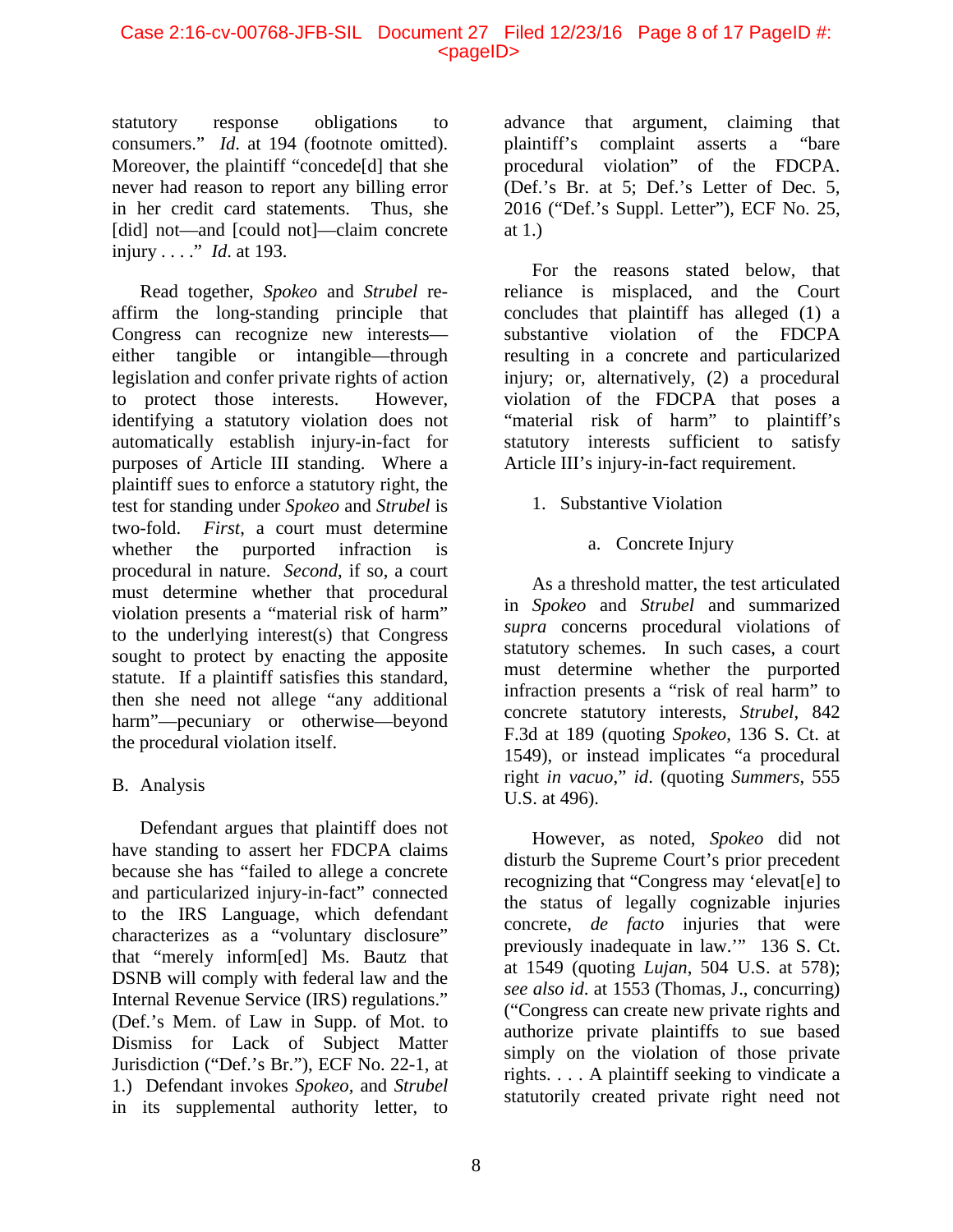#### Case 2:16-cv-00768-JFB-SIL Document 27 Filed 12/23/16 Page 9 of 17 PageID #: <pageID>

allege actual harm beyond the invasion of that private right." (citing *Havens Realty Corp. v. Coleman*, 455 U.S. 363, 373-74 (1982) (recognizing standing for a violation of the Fair Housing Act), and *Tennessee Elec. Power Co. v. TVA*, 306 U.S. 118, 137- 38 (1939) (recognizing that standing can exist where "the right invaded is a legal right,—one of property, one arising out of contract, one protected against tortious invasion, or one founded on a statute which confers a privilege"))). The Court cited approvingly Justice Kennedy's concurrence in *Lujan,* which "explained that 'Congress has the power to define injuries and articulate chains of causation that will give rise to a case or controversy where none existed before.'" *Id*. at 1549 (quoting *Lujan*, 504 U.S. at 580 (Kennedy, J., concurring)). Moreover, the Court emphasized that, in determining whether a violation of a statutorily-protected interest constitutes a *de facto* injury, "both history and the judgment of Congress play important roles," and courts must therefore consider (1) whether the statutory violation bears a "close relationship to a harm that has traditionally been regarded as providing a basis for a lawsuit in English or American courts," and (2) Congress's judgment in establishing the statutory right. *Id*. *Strubel* similarly observed that "Congress's authority to create new legal interests by statute, the invasion of which can support standing, is beyond question." 842 F.3d at 188 (citing *Warth*, 422 U.S. at 500).

Thus, in cases where a plaintiff sues to enforce a substantive legal right conferred by statute, she has standing to pursue that claim without need to allege a "material risk of harm" because the infringement of that right constitutes, in and of itself, a concrete injury. *See, e.g.*, *Church v. Accretive Health, Inc.*, 654 F. App'x 990, 995 & n.2 (11th Cir. 2016) (per curiam); *Matera v. Google Inc.*, No. 15-CV-04062-LHK, 2016

WL 5339806, at \*11-12 (N.D. Cal. Sept. 23, 2016); *Prindle v. Carrington Mortg. Servs., LLC*, No. 3:13-CV-1349-J-34PDB, 2016 WL 4369424, at \*8 (M.D. Fla. Aug. 16, 2016). Put differently, there is a meaningful distinction between the direct violation of a specific statutory interest that Congress has recognized—for example, the right to truthful information in debt collection communications—and an ancillary procedural infraction that may or may not materially harm that interest. The former, if sufficiently alleged, establishes concrete injury for purposes of Article III, whereas the latter, under *Spokeo* and *Strubel*, requires a "real risk of harm" to the underlying right to ensure that the plaintiff does not seek relief for a "bare procedural violation" that is not constitutionally cognizable.

Accordingly, the Supreme Court found standing in a Fair Housing Act ("FHA") case where "'testers' . . . who, without an intent to rent or purchase a home or apartment, pose[d] as renters or purchasers for the purpose of collecting evidence of unlawful steering practices" that evidenced racial discrimination. *Havens*, 455 U.S. at 373. The Court emphasized that "congressional intention cannot be overlooked in determining whether testers have standing to sue" and found that Section 804(d) of the FHA "establishes an enforceable right to truthful information concerning the availability of housing." *Id*.; *see also id*. at 374 n.14 ("Congress' decision to confer a broad right of truthful information concerning housing availability was undoubtedly influenced by congressional awareness that the intentional provision of misinformation offered a means of maintaining segregated housing."). Thus, a "tester who has been the object of a misrepresentation made unlawful under § 804(d) has suffered injury *in precisely the form* the statute was intended to guard against, and therefore has standing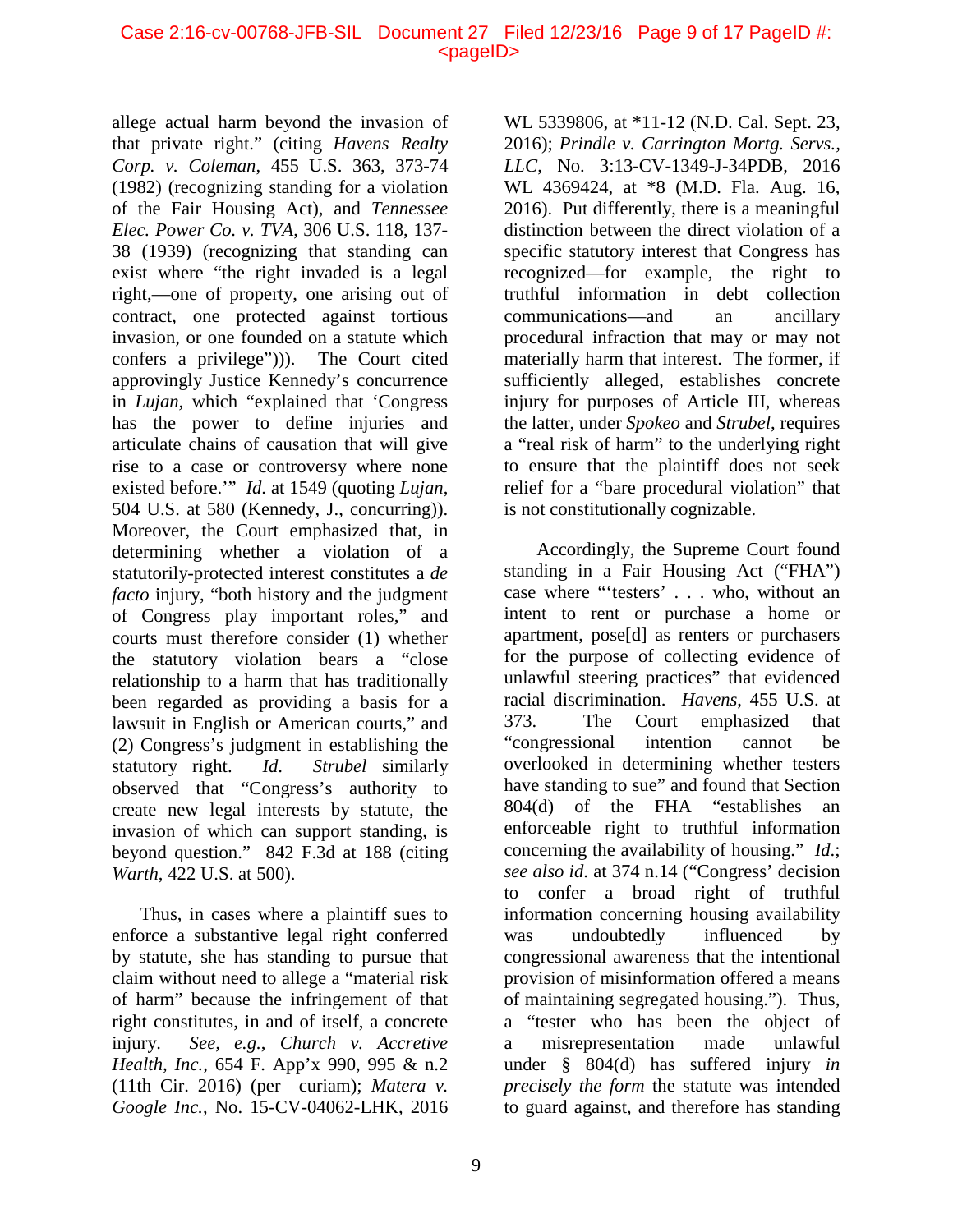#### Case 2:16-cv-00768-JFB-SIL Document 27 Filed 12/23/16 Page 10 of 17 PageID #: <pageID>

to maintain a claim for damages under the [FHA's] provisions." *Id*. at 373-74 (emphasis added).

Moreover, the fact that a "tester may have approached the real estate agent fully expecting that he would receive false information, and without any intention of buying or renting a home, [did] not negate the simple fact of injury within the meaning of § 804(d)." *Id*. at 374. In other words, the Supreme Court did not require the testers to allege reliance on the discriminatory misinformation and consequential tangible harm, such as pecuniary damages: The mere act of providing misinformation was, in this context, sufficient to establish injury-in-fact. *See also Ragin v. Harry Macklowe Real Estate Co.*, 6 F.3d 898, 903-04 (2d Cir. 1993) (plaintiffs had standing under the FHA to challenge discriminatory advertisements even though the defendants alleged, and the Second Circuit accepted as true *arguendo*, that plaintiffs were not in the market for housing when they saw those advertisements).

As with the FHA, Congress enacted the FDCPA to remedy a distinct problem: "abusive debt collection practices by debt collectors, to insure that those debt collectors who refrain from using abusive debt collection practices are not competitively disadvantaged, and to promote consistent State action to protect consumers against debt collection abuses." [15 U.S.C. § 1692\(e\).](https://1.next.westlaw.com/Link/Document/FullText?findType=L&pubNum=1000546&cite=15USCAS1692&originatingDoc=I2492dac0648911e68bf9cabfb8a03530&refType=SP&originationContext=document&transitionType=DocumentItem&contextData=(sc.History*oc.UserEnteredCitation)#co_pp_7fdd00001ca15) To that end, in Section 1692e Congress specifically precluded the "use [of] any false, deceptive, or misleading representation or means in connection with the collection of any debt," id. § 1692e, and to "accomplish these goals, the FDCPA creates a private right of action for debtors who have been harmed by abusive debt collection practices," *Benzemann v. Citibank N.A.*, 806 F.3d 98, 100 (2d Cir. 2015) (citing 15

U.S.C. § 1692k). Thus, through Section 1692e of the FDCPA, Congress established "an enforceable right to truthful information concerning" debt collection practices, *Havens*, 455 U.S. at 373, a decision that "was undoubtedly influenced by congressional awareness that the intentional provision of misinformation" related to such practices, *id.* at 374 n.14, "contribute[s] to the number of personal bankruptcies, to marital instability, to the loss of jobs, and to invasions of individual privacy," 15 U.S.C.  $§$  1692(a).

The Second Circuit has "'consistently interpreted the statute with [these] congressional object[s] in mind,'" and "because the FDCPA is 'primarily a consumer protection statute,'" courts "must construe its terms 'in liberal fashion [to achieve] the underlying Congressional purpose.'" *Avila v. Riexinger & Assocs., LLC*, 817 F.3d 72, 75 (2d Cir. 2016) (citations omitted). Accordingly, prior to *Spokeo*, the Second Circuit held that "actual damages are not required for standing under the FDCPA." *Miller v. Wolpoff & Abramson, L.L.P.*, 321 F.3d 292, 307 (2d Cir. 2003) (finding that the fact "that plaintiff did not ever pay any attorneys' fees . . . [did] not necessarily suggest that he was not injured for purposes of his FDCPA claim, if he [could] show that [defendant debt collector] *attempted* to collect money in violation of the FDCPA"). Other circuit courts adopted the same position because the FDCPA "is blind when it comes to distinguishing between plaintiffs who have suffered actual damages and those who have not." *Keele v. Wexler*, 149 F.3d 589, 593-94 (7th Cir. 1998) ("Indeed, the FDCPA is designed to protect consumers from the unscrupulous antics of debt collectors, irrespective of whether a valid debt actually exists."); *see also Baker v. G. C. Servs. Corp.*, 677 F.2d 775, 777 (9th Cir. 1982). Citing this precept, the district court in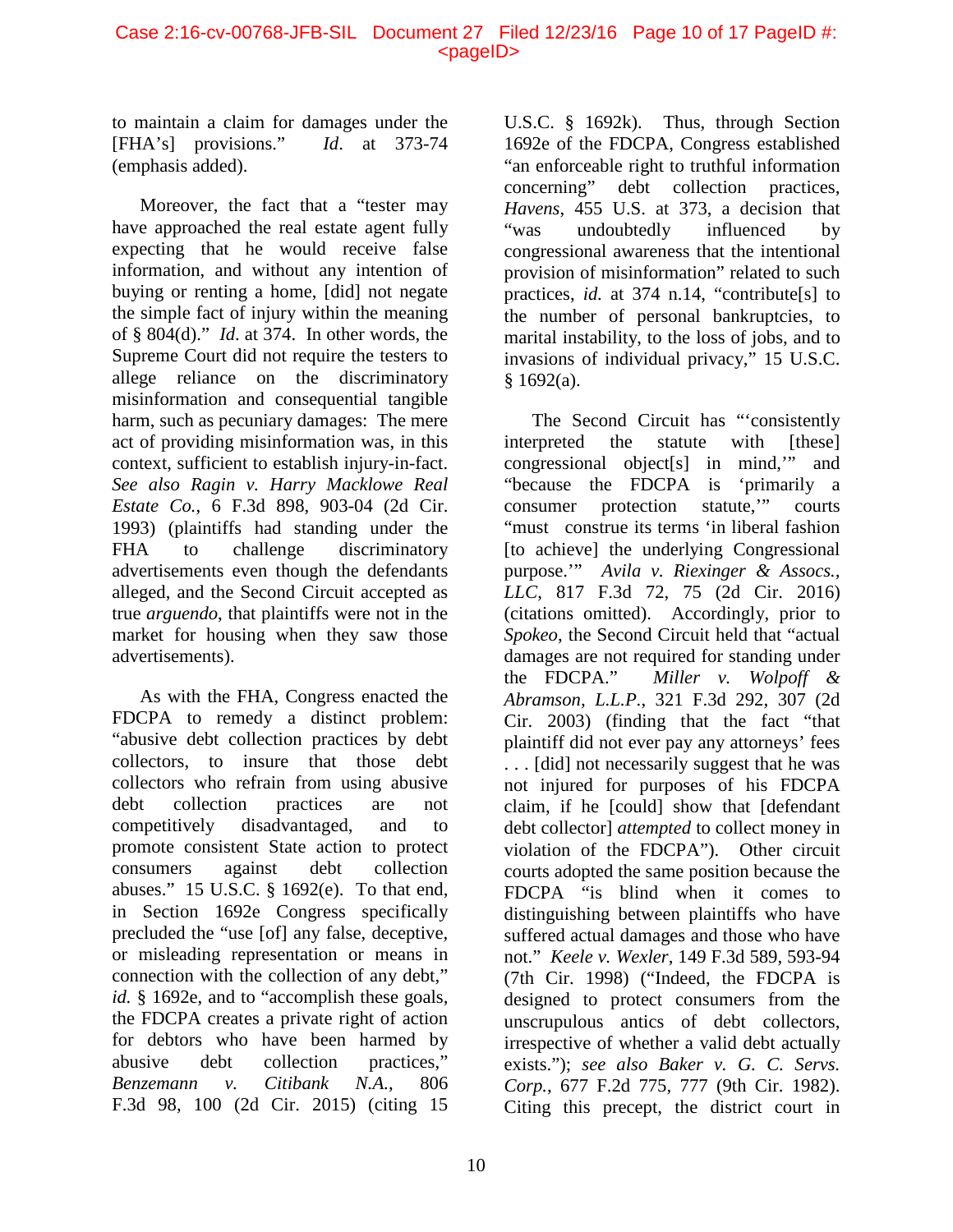*Kaff*—a decision this Court cited in its oral ruling denying defendant's first motion to dismiss—found standing to assert an FDCPA Section 1692e claim arising from a statement similar to the IRS Language because the plaintiff had a "right under the FDCPA to be free of abusive debt collection practices and that right was infringed when he received a collection letter which potentially increased the amount of debt collected by falsely misrepresenting the law." 2015 WL 12660327, at \*2 n.1.

Here, the Court has already determined that plaintiff sufficiently alleged a material violation of the FDCPA based on the IRS Language because a "belief that tax consequences [would] stem[] from debt forgiveness could potentially impact whether the Plaintiff decides to pay the lesser amount offered, as opposed to the entire debt owed or even some other option." (Tr. of Aug. 31, 2016 Oral Ruling at 6:21-7:1.) The Court also found that "[t]he least sophisticated consumer afraid of audit may be pressured by any statement such as one made by the Defendant into paying more of his debt to avoid the risk of triggering an IRS audit." (*Id*. at 7:16-19). Thus, defendant is wrong to claim that plaintiff has not alleged a concrete injury because she failed to identify "any actual damages" stemming from the IRS Language, such as that "she paid the Debt [that plaintiff owed] or that the Letter influenced her decision to pay the Debt in any way." (Def.'s Br. at 8, 13; *see also id.*  at 14 ("Ms. Bautz has identified no economic harm; no particularized damage to her; no concrete injury in the Complaint. She pleads that she did not respond to the Letter, she did not call ARS and she did not speak to anyone from ARS concerning alternative arrangements to settle the Debt if she cannot make the offered payments-as proposed to her in the Letter. In fact, the Complaint fails to provide any idea at all as

to what she may have done in response to the Letter or how she felt when she received it.").) Under *Miller*, making a false statement in connection with an attempt to collect a debt is sufficient harm for standing purposes. In other words, a plaintiff who receives such a misrepresentation "has suffered injury in precisely the form [Section 1692e of the FDCPA] was intended to guard against," *Havens*, 455 U.S. at 373- 74, and adequately alleging a "false, deceptive, or misleading representation" that is materially misleading to the least sophisticated consumer thus satisfies the concrete injury component of Article III. $<sup>1</sup>$  $<sup>1</sup>$  $<sup>1</sup>$ </sup>

Further, neither *Spokeo* nor *Strubel* abrogated this principle. Contrary to defendant's view that *Spokeo* "definitively holds that a bare statutory violation, 'divorced from any concrete harm,' is not enough to create standing" (Def.'s Br. at 14), the Supreme Court clearly identified "bare *procedural* violations, divorced from any concrete harm" as a species of alleged injury that would not satisfy Article III standing, 136 S. Ct. at 1549 (emphasis added). While the Court said that a plaintiff does not "automatically satisf[y] the injuryin-fact requirement whenever a statute grants a person a statutory right and purports to authorize that person to sue to vindicate that right," and that "Article III standing requires a concrete injury even in

<span id="page-10-0"></span><sup>&</sup>lt;sup>1</sup> To the extent that defendant argues that the IRS Language allegation is "frivolous" or immaterial (Def.'s Br. at 9), that argument is foreclosed by this Court's August 31, 2016 oral ruling denying defendant's 12(b)(6) motion to dismiss. *See Johnson v. Holder*, 564 F.3d 95, 99 (2d Cir. 2009) ("The law of the case doctrine commands that 'when a court has ruled on an issue, that decision should generally be adhered to by that court in subsequent stages in the same case' unless 'cogent and compelling reasons militate otherwise.'" (citation omitted)).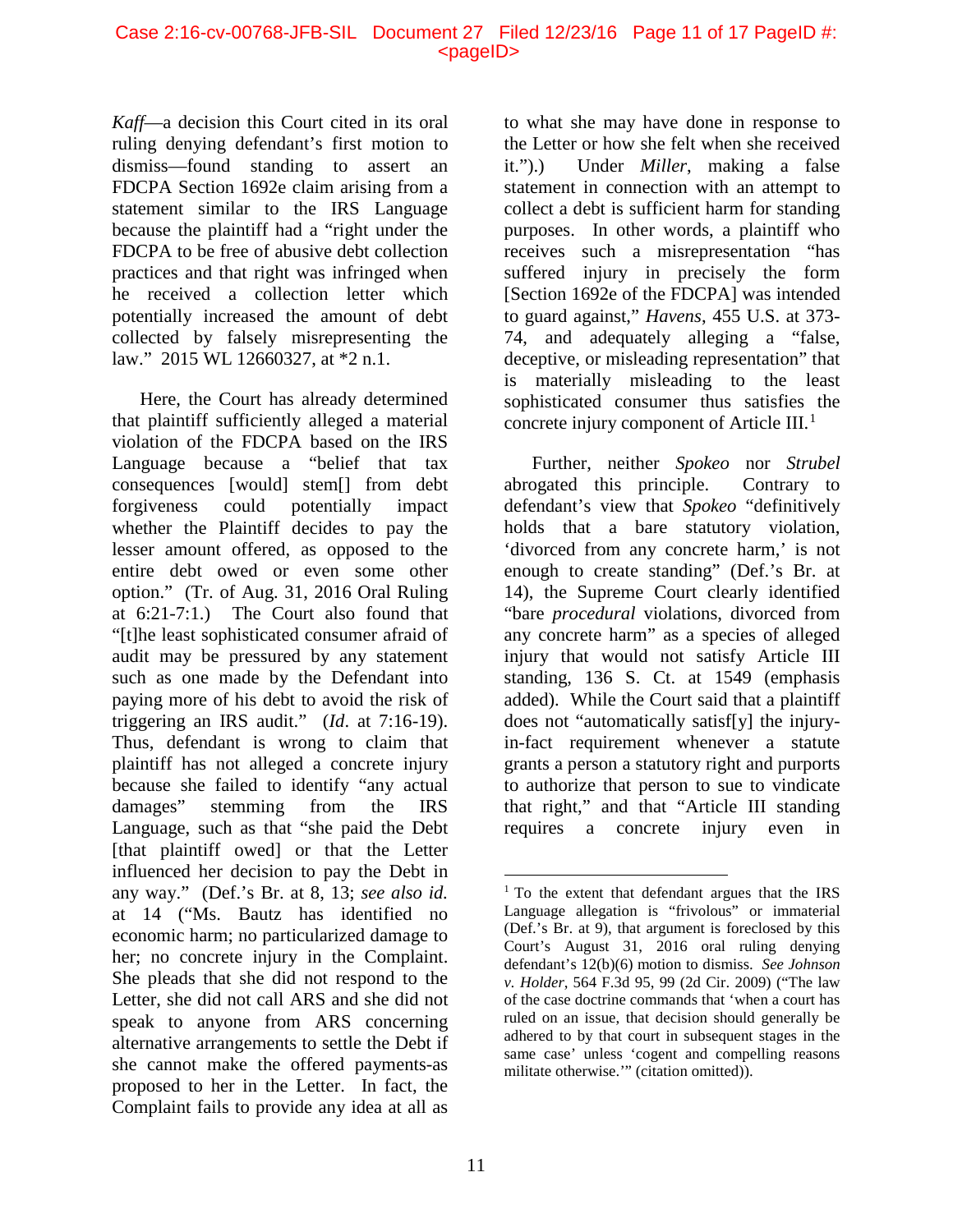the context of a statutory violation,"  $id.$ <sup>[2](#page-11-0)</sup> the Court recognized, as discussed above, that a statutory infraction may result in *de facto*  injury-in-fact where historical practice and congressional judgment support finding a substantive right. This Court has already outlined Congress's rationale for enacting the FDCPA and granting a right to be free from abusive debt practices, and "[f]raudulent and negligent misrepresentation have been recognized as legally cognizable harms under the common law since at least the publication of the First Restatement of the Law of Torts." *Prindle*, 2016 WL 4369424, at \*8 n.9; *see also, e.g.*,

As discussed *supra* and *infra*, unlike *Summers* and *Lujan*, plaintiff has asserted a violation of a substantive statutory right that resulted in harm to her, and not the public generally. Accordingly, she has pled a concrete and particular injury that supports Article III standing.

*Neal v. Clark*, 95 U.S. 704, 709 (1877) (discussing the meaning of common-law fraud).

Moreover, the FDCPA provision at issue here—15 U.S.C. § 1692e—differs from the FCRA section discussed in *Spokeo*, which "imposes a host of [procedural] requirements concerning the creation and use of consumer reports" that consumer reporting agencies must follow, 136 S. Ct. at 1545, and the TILA provisions and regulations at issue in *Strubel*, which impose certain mandatory disclosure requirements on creditors, 842 F.3d at 186-87. Instead of requiring that debt collectors follow certain technical specifications, Section 1692e of the FDCPA, like Section 804(d) of the FHA, created a "new private right[] and authorize[d] private plaintiffs to sue based simply on the violation of [that] private right[]," *Spokeo*, 136 S. Ct. at 1553 (Thomas, J., concurring)—namely, the right to be free from "any false, deceptive, or misleading representation or means in connection with the collection of any debt," 15 U.S.C. § 1692e.

Accordingly, the majority of post-*Spokeo* decisions that have analyzed standing under the FDCPA have found that alleging a "use [of] any false, deceptive, or misleading representation or means in connection with the collection of any debt," [15 U.S.C. § 1692e,](https://1.next.westlaw.com/Link/Document/FullText?findType=L&pubNum=1000546&cite=15USCAS1692&originatingDoc=I2492dac0648911e68bf9cabfb8a03530&refType=SP&originationContext=document&transitionType=DocumentItem&contextData=(sc.History*oc.UserEnteredCitation)#co_pp_7fdd00001ca15) establishes a concrete injury. In *Church*, 654 F. App'x at 990, the Eleventh Circuit—which is the only federal appellate court to have addressed this issue as of this ruling—analogized the FDCPA to the FHA claim raised in *Havens*. The court found that "[j]ust as the tester-plaintiff had alleged injury to her statutorily-created right to truthful housing information [in *Havens*], so too has [the plaintiff] alleged injury to her statutorily-created right to information pursuant to the FDCPA" by virtue of pleading that she received a debt collection

<span id="page-11-0"></span> <sup>2</sup> *Spokeo*'s citation to *Summers* and *Lujan* for these propositions is instructive. In *Summers*, the plaintiffs asserted they had "suffered procedural injury" because they were "denied the ability to file comments on some Forest Service actions and w[ould] continue to be so denied." 555 U.S. at 496. However, the Supreme Court found that "a procedural right *in vacuo* . . . is insufficient to create Article III standing. Only a 'person who has been accorded a procedural right to protect *his concrete interests* can assert that right without meeting all the normal standards for redressability and immediacy.'" *Id*. (citation omitted). Likewise, in *Lujan*, the plaintiffs argued that they had a "procedural right" under the Endangered Species Act to "file suit in federal court to challenge [an agency's] failure to" consult with the Secretary of the Interior as to the impact of an agency's actions on endangered wildlife. 504 U.S. at 572 (brackets omitted). The Supreme Court held that the plaintiffs lacked standing because this was "not a case where plaintiffs are seeking to enforce a procedural requirement the disregard of which could impair a separate concrete interest of theirs," but rather a suit "raising only a generally available grievance about government claiming only harm to his and every citizen's interest in proper application of the Constitution and laws . . . ." *Id*. at 572-73.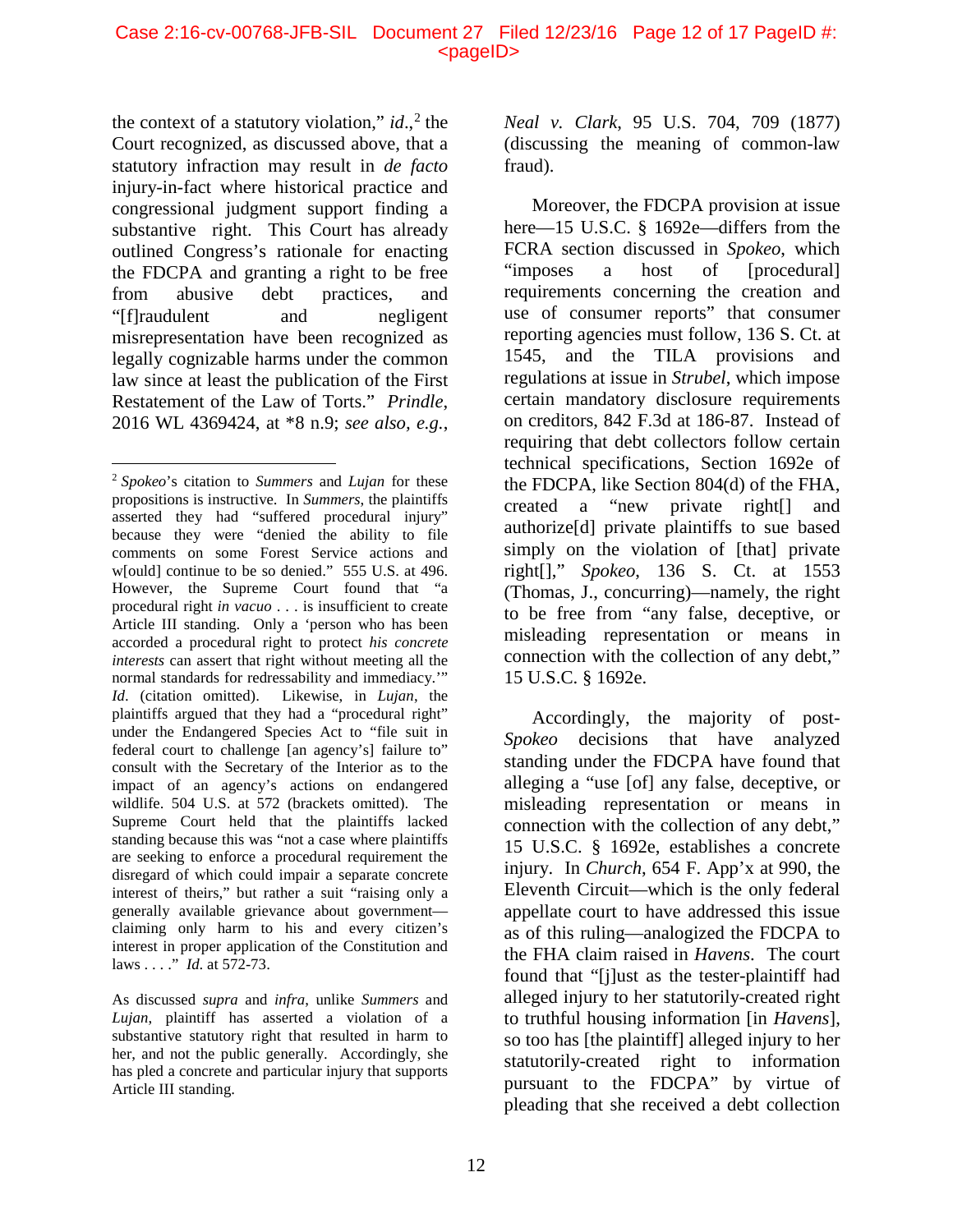letter that did not contain statutorilymandated disclosures. *Id*. at 994. Notwithstanding that the plaintiff "did not allege that she suffered actual damages . . . [but] simply allege[d] that upon receiving the letter in question, she 'was very angry' and 'cried a lot,'" the Eleventh Circuit held that the plaintiff "sufficiently alleged that she has sustained a concrete—*i.e.*, 'real' injury because she did not receive the allegedly required disclosures." *Id*. at 991, 995. The court distinguished *Spokeo*, finding it "inapplicable to the allegations at hand, because [the plaintiff] has not alleged a procedural violation. Rather, Congress provided [the plaintiff] with a substantive right to receive certain disclosures and [the plaintiff] has alleged that [the defendant] violated that substantive right." *Id*. at 995 n.2.

<span id="page-12-0"></span>Several district courts have taken the same approach, finding that the "FDCPA unambiguously grants recipients of debtcollection communications . . . a right to be free from abusive collection practices," and that a plausible allegation that the defendant violated that right through use of a false, deceptive, or misleading debt collection communication establishes concrete harm. *Prindle*, 2016 WL 4369424, at \*11; *see also, e.g.*, *Kaymark v. Udren Law Offices, P.C.*, No. CV 13-419, 2016 WL 7187840, at \*7 (W.D. Pa. Dec. 12, 2016) ("Under these circumstances, [the defendant's] alleged violation of [the plaintiff's] right to truthful information and freedom from efforts to collect unauthorized debt constitutes a concrete injury and satisfies Article III's injury-in-fact requirement." (footnote omitted)); *Long v. Fenton & McGarvey Law Firm P.S.C.*, No. 115CV01924LJMDKL, 2016 WL 7179367, at \*3 (S.D. Ind. Dec. 9, 2016); *Linehan v. Allianceone Receivables Mgmt., Inc.*, No. C15-1012-JCC, 2016 WL 4765839, at \*7-8 (W.D. Wash. Sept. 13, 2016) ("The goal of the FDCPA is to protect

consumers from certain harmful practices; it logically follows that those practices would themselves constitute a concrete injury.") (collecting cases); *Irvine v. I.C. Sys., Inc.*, No. 14-CV-01329-PAB-KMT, 2016 WL 4196812, at \*3 (D. Colo. July 29, 2016) ("Plaintiff's lawsuit does not seek to merely vindicate an interest in defendant's procedural compliance with the FDCPA; rather, plaintiff's suit is based on her claim that defendant violated her substantive rights under the FDCPA by its conduct and communications regarding plaintiff's debt." $)^3$  $)^3$ 

In contrast, the district court cases that defendant cites are not compelling. (Def.'s Br. at 12-13.) In *Chad & Courtney Provo v. Rady Children's Hospital - San Diego*, No. 15CV00081-JM(BGS), 2016 WL 4625556 (S.D. Cal. Sept. 6, 2016), the court dismissed an FDCPA claim alleging a Section 1692e violation because "the only harm Plaintiffs [pled was] . . . 'undue stress, anxiety, and frustration,'" *id*. at \*2, and "Plaintiffs failed to allege an injury that 'actually exist[ed]' and that affected them 'in a personal and individual way,'" *id*. (quoting *Spokeo*, 136 S. Ct. at 1548). The court further found that although "Plaintiffs state[d] in their opposition . . . that unsophisticated debtors may face harm as a result of receiving this sort of letter, they did not plead in the FAC that they themselves suffered this type of harm." *Id*. For the reasons discussed above, *Chad* misapprehends *Spokeo*'s ruling, which was limited to procedural violations, and incorrectly concludes that the plaintiffs were

<sup>&</sup>lt;sup>3</sup> In addition, plaintiff's opposition brief aggregates the extensive and ever-growing array of district court decisions adopting this position. (Pl.'s Resp. Br. Opposing Def.'s Mot. for Dismissal, ECF No. 23, at 24-28.)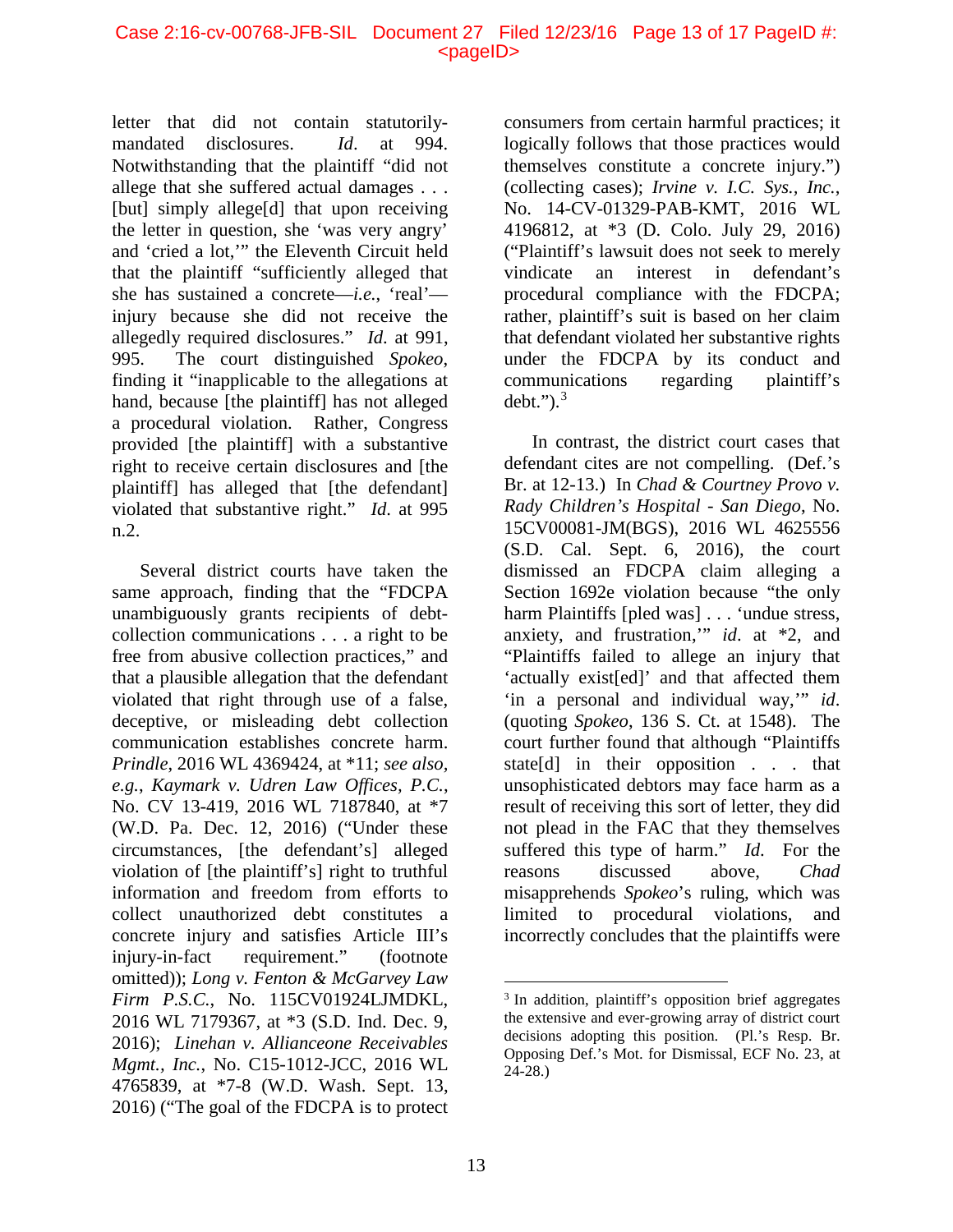#### Case 2:16-cv-00768-JFB-SIL Document 27 Filed 12/23/16 Page 14 of 17 PageID #:  $<$ pageID $>$

required to allege actual harm. $4$  In addition, to the extent that *Chad* found a lack of particularity, it is distinguishable as discussed *infra*. Further, in *Jackson v. Abendroth & Russell, P.C.*, No. 416CV00113RGEHCA, 2016 WL 4942074 (S.D. Iowa Sept. 12, 2016), the court found that "bare procedural violations of FDCPA sections  $1692g(a)$  and (b) do not amount to a concrete injury," but "recognize[d] that violations of other FDCPA provisions may be sufficient on their own to constitute an Article III injury in fact." *Id*. at \*11 (citing, e.g., *Bernal v. NRA Grp., LLC*, No. 16 C 1904, 2016 WL 4530321, at \*4-5 (N.D. Ill. Aug. 30, 2016) (finding alleged violations of section 1692e and section 1692f constitute a concrete injury sufficient for Article III standing)). Accordingly, *Jackson*'s "holding is confined to the context of this case and the disclosure requirements in section 1692g of the FDCPA; it does not express judgment on whether a violation of any other FDCPA provision constitutes an injury in fact sufficient for Article III standing." *Id*. Similarly, this Court's analysis is limited to Section 1692e and offers no view on whether other FDCPA provisions confer substantive statutory rights.

<span id="page-13-1"></span>Finally, defendant relies on *Dolan v. Select Portfolio Servicing*, No. 03-CV-3285 PKC AKT, 2016 WL 4099109 (E.D.N.Y. Aug. 2, 2016), to argue that the IRS Language constitutes a technical procedural violation and that *Church* is inconsistent with *Spokeo*. (Def.'s Br. at 8-9; Def.'s Reply Br., ECF No. 24, at 7-9.) However, *Dolan* analyzed standing under a provision of the Real Estate Settlement Procedures Act ("RESPA"), [12 U.S.C. § 2605,](https://1.next.westlaw.com/Link/Document/FullText?findType=L&pubNum=1000546&cite=12USCAS2605&originatingDoc=I57969510599e11e6a73ccd89c92ec965&refType=LQ&originationContext=document&transitionType=DocumentItem&contextData=(sc.Keycite)) and found that the injuries alleged in that case constituted "bare procedural statutory violations" that did not satisfy Article III. *Id.* at  $*6$ . On that basis, it is inapposite because, as discussed above, the Court agrees with the weight of post-*Spokeo* authority holding that Section 1692e of the FDCPA, unlike other statutory schemes, creates a substantive right to be free from abusive debt communications. [5](#page-13-1) *See Long*, 2016 WL 7179367, at \*3 ("While courts have found that violations of other statutes, such as the Cable Communications Policy Act ('CCPA') or FCRA, do not create concrete injuries in fact, violations of the FDCPA are distinguishable from these other statutes and have been repeatedly found to establish concrete injuries."). Although *Dolan* disagreed with *Church*'s holding in a footnote, finding "that the cases cited in *Spokeo* as examples of intangible harm sufficient to confer standing, *i.e.*, *Akins* and *Public Citizen*, involved interests of much greater and broader significance to the public than those at issue in *Church* and, more relevantly, under Section 2605 of RESPA," *id*. at \*6 n.7, this Court is not bound by that *dictum* and respectfully disagrees with *Dolan*'s characterization of

<span id="page-13-0"></span> <sup>4</sup> Insofar as *Chad* also determined that intangible harms are insufficient to establish Article III injuryin-fact, such a finding is clearly contrary to *Spokeo*, which re-affirmed its precedents *Akins* and *Public Citizens* holding that intangible informational injuries are constitutionally cognizable. *Spokeo*, 136 S. Ct. at 1549-50.

 <sup>5</sup> For that reason, defendant's string cite of decisions finding a lack of standing based on procedural violations of other statutes (Def.'s Br. at 10-11, 15- 16) is also largely inapposite. The one FDCPArelated decision in that chain, *Tourgeman v. Collins Financial. Services, Inc.*, No. 08-CV-1392 CAB (NLS), 2016 WL 3919633 (S.D. Cal. June 16, 2016), *appeal docketed*, No. 16-56190 (9th Cir. Aug. 19, 2016), found no standing for an alleged Section 1692e violation because the plaintiff never even "received the offending communication" at issue. *Id*. at \*2. *Tourgeman* is thus factually dissimilar from the instant case, where there is no dispute that plaintiff received the Letter.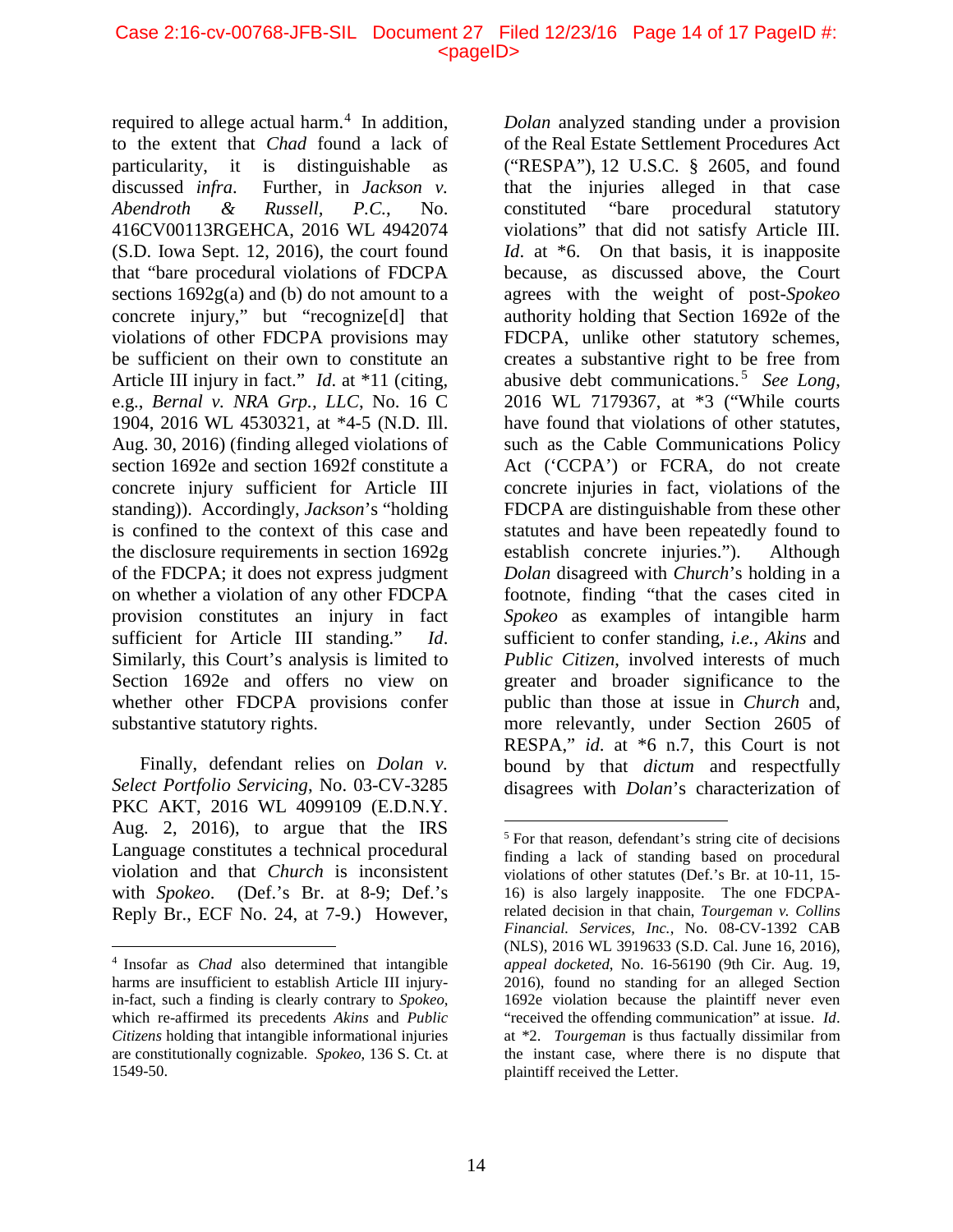#### Case 2:16-cv-00768-JFB-SIL Document 27 Filed 12/23/16 Page 15 of 17 PageID #: <pageID>

the important rights that Congress sought to protect through the FDCPA. $6$  On the contrary, this Court finds that Section 1692e of the FDCPA creates a "new legal interest[] by statute, the invasion of which can support standing . . . ." *Strubel*, 842 F.3d at 188.

In sum, the Court finds that plaintiff has pled a concrete interest for the purpose of Article III standing based on her receipt of the IRS Language in the Letter because a material violation of FDCPA Section 1692e infringes plaintiff's substantive statutory right to be free from abusive debt practices.

## b. Particularity

*Spokeo* also emphasized that Article III's injury-in-fact component requires that an alleged harm be both concrete and particular, and "[f]or an injury to be particularized, it must affect the plaintiff in a personal and individual way." 136 S. Ct. at 1548. In other words, a plaintiff must "sustain a grievance distinct from the body politic, not a grievance unique from that of any identifiable group of persons." *Strubel*, 842 F.3d at 191 n.10 (citing *Sierra Club v. Morton*, 405 U.S. 727, 734-40 (1972)).

Here, defendant contends that plaintiff does not allege that the IRS Language

affected her personally at all. Instead, and contrary to the recent law of this Circuit, Ms. Bautz asserts that a voluntary disclosure of possible IRS regulation applicability "tends to give erroneous and/or incomplete tax advice to consumers"—not to Ms. Bautz herself. *Complaint*, ¶ 43. The Complaint also alleges that the Letter "suggests to the least sophisticated consumer that failure to pay will get the consumer into trouble with the IRS." *Id*. at ¶ 44. Therefore, Plaintiff's Complaint suffers from a fundamental lack of particularized injury to confer standing under recent Second Circuit and Supreme Court jurisprudence.

## Def.'s Suppl. Letter at 2.

This argument is meritless. Like the plaintiff in *Strubel*, who, with respect to the claims for which the Second Circuit found standing, "sue[d] to vindicate interests particular to her—specifically, access to disclosures of her own obligations," 842 F.3d at 191, plaintiff filed this action based on the Letter, which was addressed to her, stated that she had an outstanding debt of \$849.35, and "offer[ed] to settle [her] account for the reduced amount of \$467.15. That's a savings of \$382.20." (Compl. ¶¶ 22-23; *id*., Ex. A.) Thus, the Letter affected plaintiff "in a personal and individual way, and her suit is not a vehicle for the vindication of the value interests of concerned bystanders or the public at large." *Strubel*, 842 F.3d at 191 (citing *Lujan*, 504 U.S. at 560 n.1, and *Valley Forge Christian Coll.*, 454 U.S. at 473). Insofar as defendant argues that plaintiff's "injury is not particularized because it is not distinct from that sustained by other members of the putative class," that argument is also foreclosed by *Strubel*, which held that "Fed. R. Civ. P. 23(a)(3) conditions class actions on the claims or defenses of representative parties being 'typical of the claims or defenses of the class.'" *Id*. at 191 n.10. Thus, defendant's "urged interpretation of particularized injury would render class actions inherently incompatible with Article III, a conclusion for which it cites no

<span id="page-14-0"></span> <sup>6</sup> Accordingly, the Court also disagrees with defendant's claim that the IRS language did "not result in an injury comparable to the injury in *Havens*  $\ldots$ ." (Def.'s Reply Br. at 8-9.)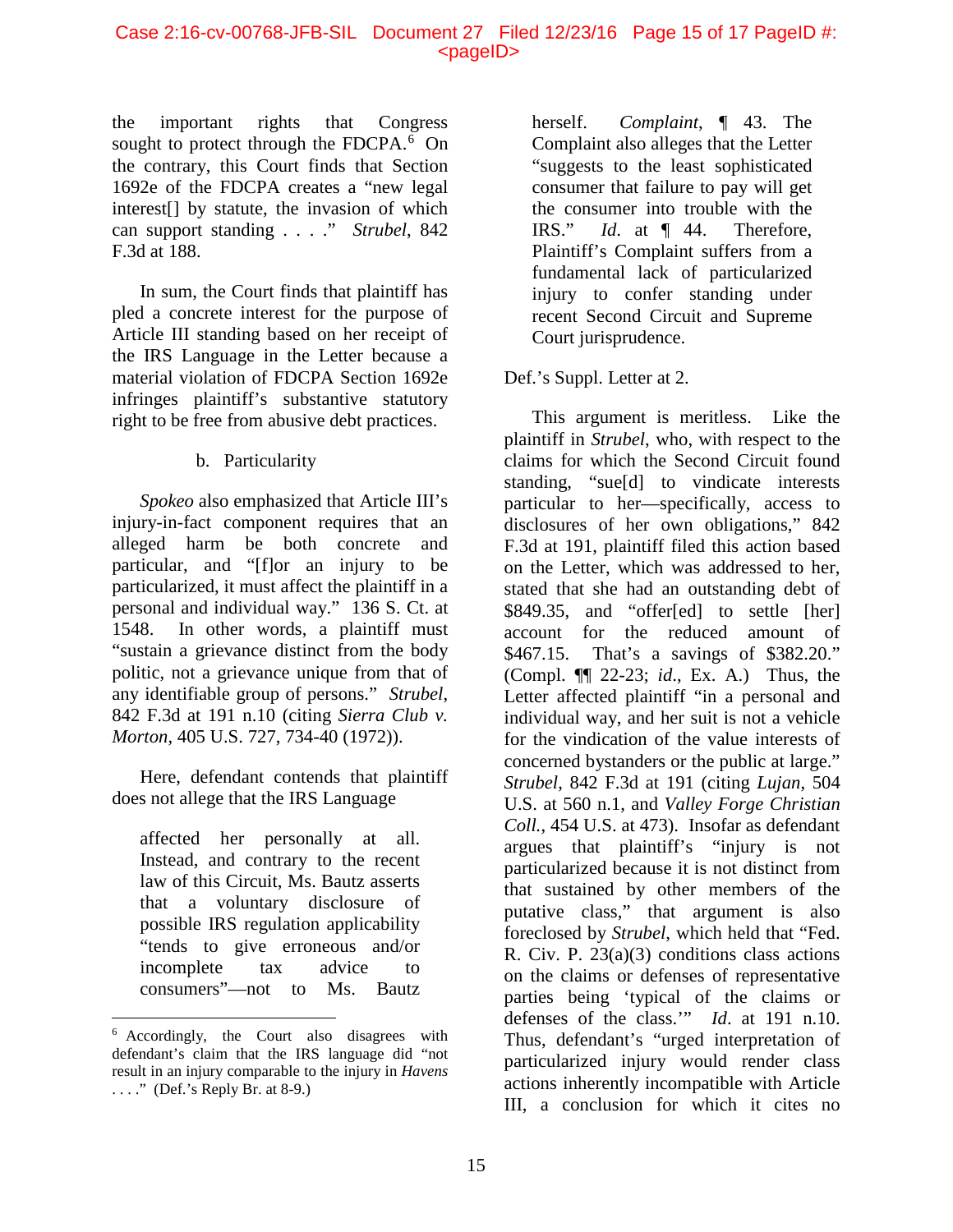support in law." *Id*.; *see also Jacobson v. Healthcare Fin. Servs., Inc.,* 516 F.3d 85, 91 (2d Cir. 2008) (noting how the FDCPA "enlists the efforts of sophisticated consumers . . . as 'private attorneys general' to aid their less sophisticated counterparts, who are unlikely themselves to bring suit under the Act, but who are assumed by the Act to benefit from the deterrent effect of civil actions brought by others"). [7](#page-15-0)

Therefore, for the foregoing reasons, the Court finds that plaintiff has met Article III's injury-in-fact requirement by alleging a concrete and particular harm based on a violation a substantive statutory right.

## 2. Procedural Violation

Assuming *arguendo* that the IRS Language constitutes a procedural violation of the FDCPA, the Court finds that plaintiff has met the test set forth in *Spokeo* and *Strubel* because she has "demonstrate<sup>[d]</sup> a sufficient 'risk of real harm' to the underlying interest to establish concrete injury without 'need [to] allege any *additional* harm beyond the one Congress has identified.'" *Strubel*, 842 F.3d at 189 (quoting *Spokeo*, 136 S. Ct. at 1549).

As already discussed, the Court previously concluded that the IRS Language presents a material risk of injury to plaintiff's interests under the FDCPA freedom from deceptive debt collection practices—because a "belief that tax consequences [would] stem[] from debt forgiveness could potentially impact whether the Plaintiff decides to pay the lesser amount offered, as opposed to the entire debt owed or even some other option," and "[t]he least sophisticated consumer afraid of audit may be pressured by any statement such as one made by the Defendant into paying more of his debt to avoid the risk of triggering an IRS audit." (Tr. of Aug. 31, 2016 Oral Ruling at 6:21- 7:1, 7:16-19.) Thus, the plaintiff's complaint parallels the TILA claims for which the Second Circuit found standing in *Strubel* because the requirement that debt collectors "may not use any false, deceptive, or misleading representation or means in connection with the collection of any debt," 15 U.S.C. § 1692e, is "a core object of the [FDCPA]," *Strubel*, 842 F.3d at 190, which has the purpose of "eliminat[ing] abusive debt collection practices by debt collectors," 15 U.S.C. § 1692(e). Including a materially false, deceptive, or misleading statement in a debt collection communication would, by definition, cause an individual "to lose the very . . . rights that the law affords him." *Strubel*, 842 F.3d at 190. Accordingly, "[h]aving alleged such procedural violations, [plaintiff] was not required to allege 'any *additional* harm' to demonstrate the concrete injury necessary for standing," *id*. at 191 (quoting *Spokeo*, 136 S. Ct. at 1549), and, as noted *supra*, defendant is therefore incorrect to claim that plaintiff has not alleged a concrete injury because she

<span id="page-15-0"></span> <sup>7</sup> Defendant also argues that the alleged FDCPA violation at issue was procedural because it included the IRS Language in the Letter pursuant to bulletins issued by the Consumer Financial Protection Bureau ("CFPB"). Defendant claims that "CFPB Bulletins 2013-07 and 2013-08 state that debt collectors may not misrepresent the consequences and circumstances of forgiveness of debt, may not misrepresent the consequences and circumstances of forgiveness of debt and must take steps to ensure that any claims that they make about the effect of paying debts are not deceptive." (Def.'s Br. at 18.) However, those bulletins do not impose a mandatory requirement on defendant to disclose the possible tax consequences of repaying a debt, and defendant's decision to include the IRS Language in the Letter was thus volitional and not pursuant to a procedural obligation. *Cf. Strubel*, 842 F.3d at 186-87 (discussing codified CFPB regulations delineating procedural<br>requirements under TILA). Indeed, defendant requirements under TILA). characterized the IRS Language in its brief and at oral argument as a "voluntary disclosure." (Def.'s Br. at 1.)